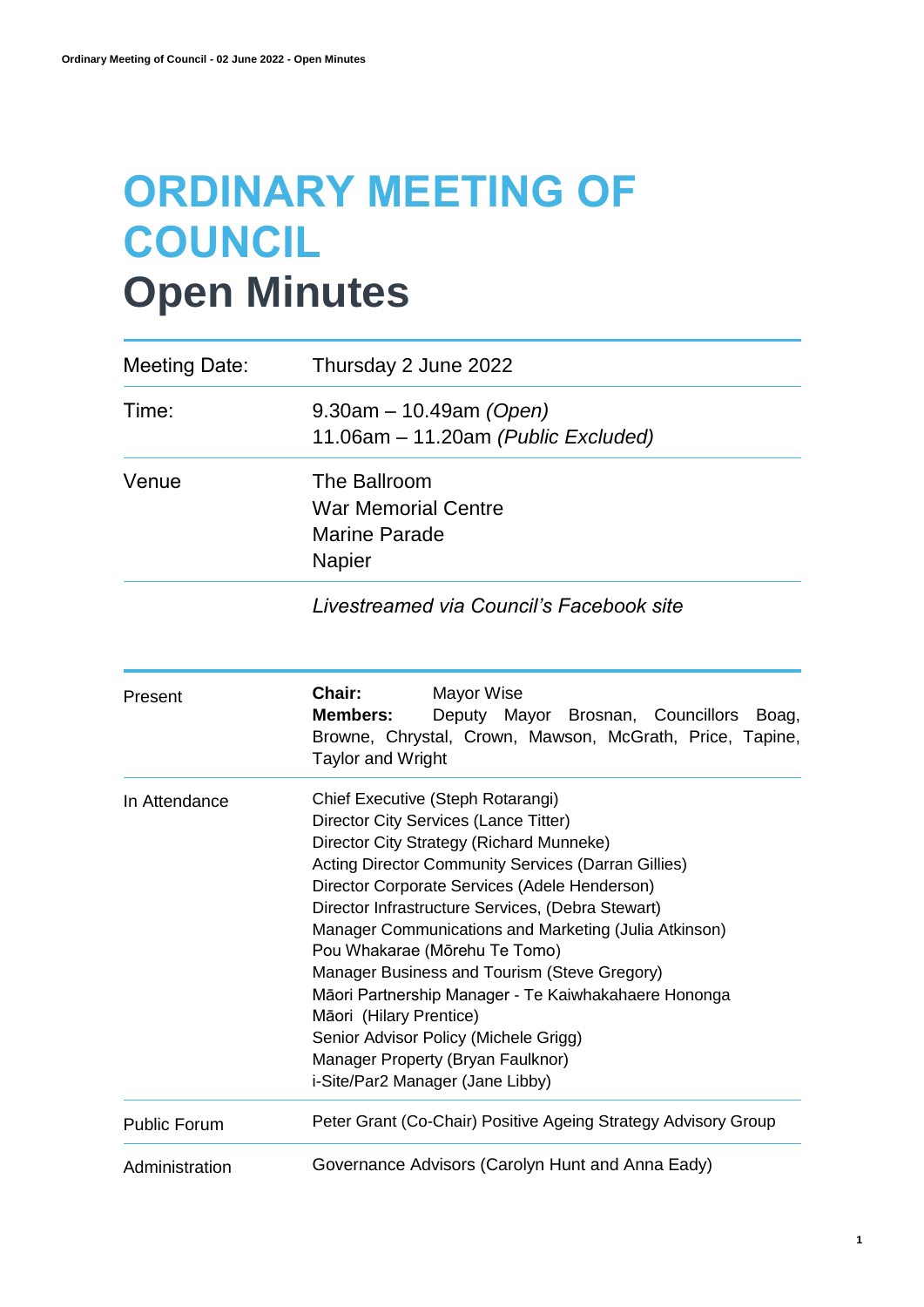# **Karakia**

| <b>Apologies</b>                    |                                                                                                          |
|-------------------------------------|----------------------------------------------------------------------------------------------------------|
| <b>COUNCIL</b><br><b>RESOLUTION</b> | Councillors Mawson / Crown                                                                               |
|                                     | That the apology from Councillor Simpson and apology for lateness from<br>Councillor Taylor be accepted. |
|                                     | Carried                                                                                                  |

# **Conflicts of interest**

Nil

# **Public forum**

**Mr Peter Grant, Co-Chair, Positive Ageing Strategy Advisory Group PASAG)** spoke to the meeting and advised that the second Co-Chair, Kaumatua Piri Prentice due to commitments was stepping down from the Co-Chair role. When a suitable person has been identified as Co-Chair the Mayor will be asked to confirm the appointment. Councillor Mawson is the Council representative on this Group.

Mr Grant wished to update the Council on PASAG which was established on 3 Novmeber 2021 and on progress made to date. Council had approved and adopted the Positive Ageing Strategy that staff and community had developed over several years. Adopting the Strategy and the "Age Friendly" goal was predicated by Napier's population already being made up of 20% of the community being 65 plus which was well above the National average of 15%. By 2040 the percentage would rise to 26% of over 65 year olds which would outnumber children in the city.

Six PASAG meetings have been held to date. The vision adopted is that approved by Council "Living Well, Ageing Well". To achieve the vision PASAG were focussed on the seven priority areas for action, approved by the Council which are; health and wellbeing; getting around; being safe; housing; community spirit; being informed and involved.

A Positive Ageing page has been developed on the Napier City Council website which already has some base documents for perusal. An online feedback form is also available and hope that members of the public will highlight ideas, concerns etc.

PASAG have made submissions where Council is undertaking consultation. PASAG will continue make submissions as part of our advocacy role on issues where they consider there is an impact on older Napier residents and the Positive Ageing Strategy.

PASAG has agreed that they will write to all political parties and local MPs in the lead up to elections requesting a definitive response on paying Councils the IRRS to their community housing with a view to committing a partnership with Council to build more housing, particular for the elderly to get them out of emergency housing.

PASAG also submitted to the Annual Plan requesting a full time Council employee focussed on supporting and co-ordinating initiatives aligned with the Positive Ageing Strategy and funding for small projects that were yet to be identified. Mr Grant understood that these funding submissions had unsuccessful.

An Action Plan has been drafted for final PASAG review within next 2-3 months. Once the Action Plan is in place PASAG will be in a position to assess the criteria for applying to become an internationally recognised "age friendly" community.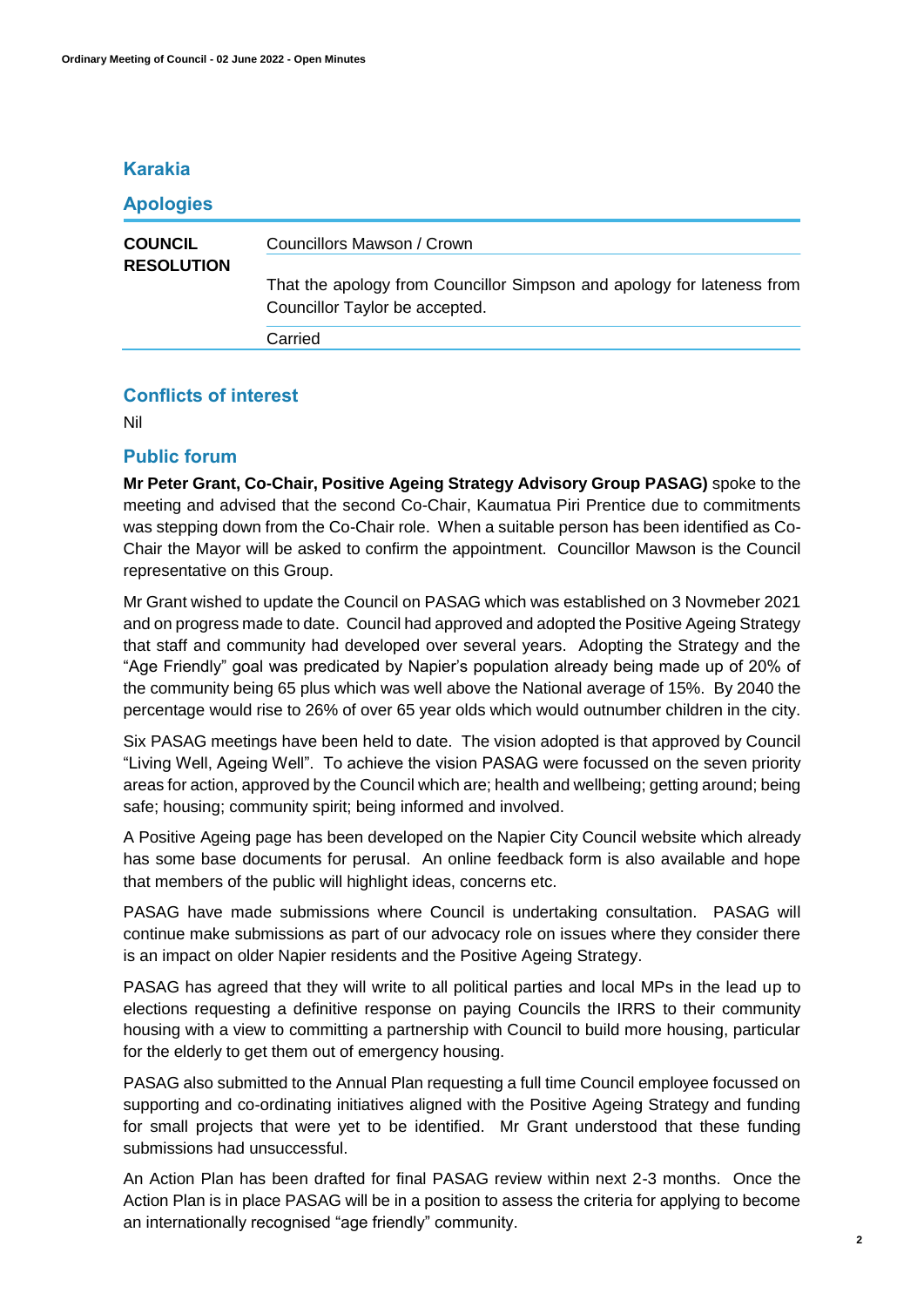# **Announcements by the Mayor**

Nil

# **Announcements by the management**

Nil

# **Confirmation of minutes COUNCIL RESOLUTION** Councillors Chrystal / Browne That the Draft Minutes of the Ordinary meeting held on 21 April 2022 be confirmed as a true and accurate record of the meeting. Carried

# **AGENDA ITEMS**

# **1. CHIEF EXECUTIVE'S REPORT**

| Type of Report:             | Information                                                                |
|-----------------------------|----------------------------------------------------------------------------|
| Legal Reference:            | N/A                                                                        |
| Document ID:                | 1459303                                                                    |
| Reporting Officer/s & Unit: | Lauren Sye, Corporate Planning Analyst<br>Steph Rotarangi, Chief Executive |

## **1.1 Purpose of Report**

The Chief Executive's Report is brought to Council, for your information, every six weeks.

# **At the meeting**

The Chief Executive, Dr Rotarangi took the paper as read, however drew attention to the following points since writing the report:

- Napier City Council are the have winners of the 2022 Taituarā Virtual Management Challenge. The Team will now represent New Zealand and go on to compete in the Australasian Management Challenge Final in Adelaide in August.
- Covid positive numbers are increasing and Council facilities are experiencing the impacts of this.

The Business and Tourism Manager, Mr Gregory provided a brief update on key activities in regard to the War Memorial restoration project as follows:

- Consents on building and resource management were in process.
- Council officers were working with Willis Legal on the boundary adjustment.
- The tender candidate will work on an individual plaque which will then be assessed by Council officers and Tracy Hartley to ensure the community will be happy.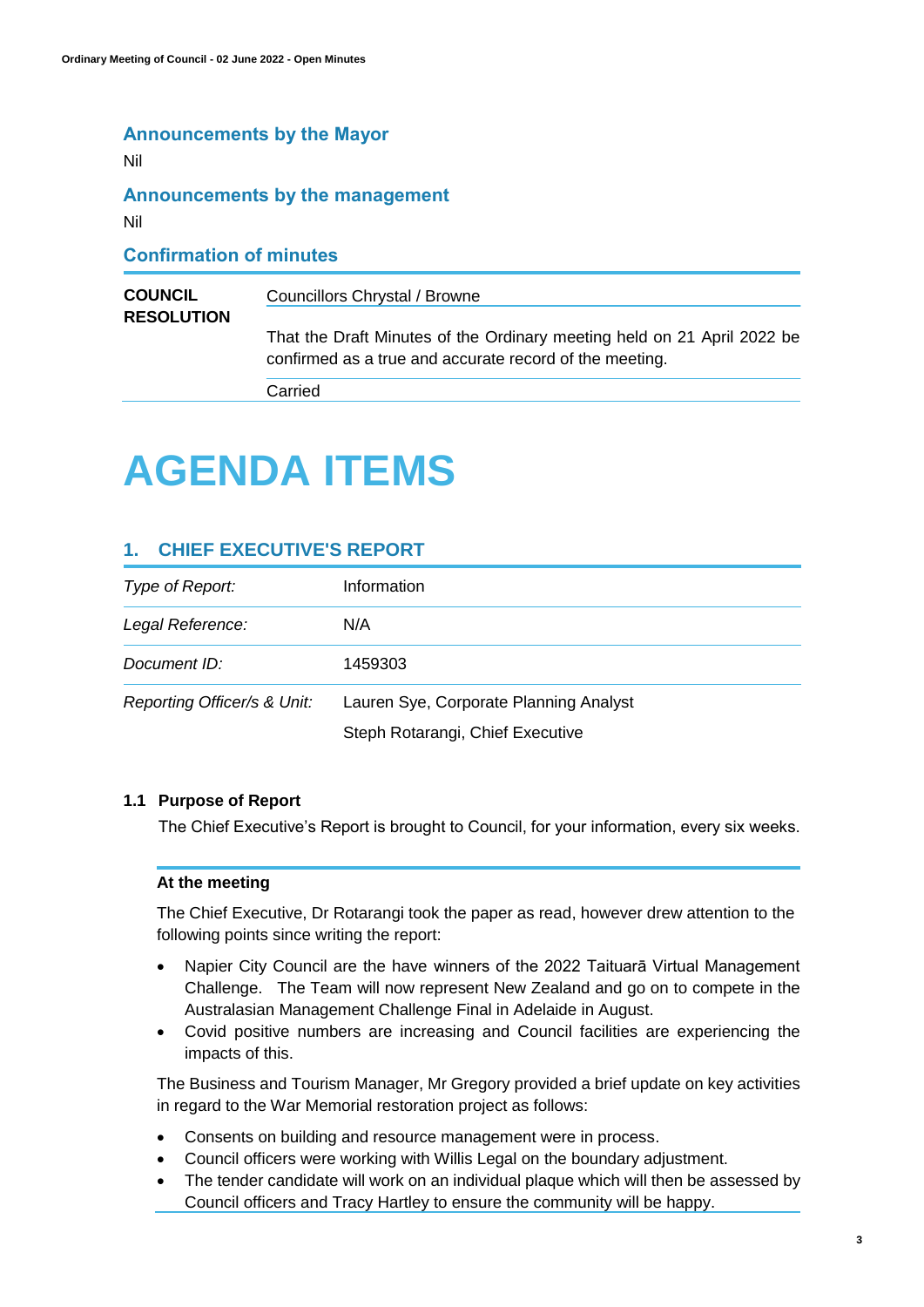- In regard to developing a strong process for the Role of Honour recommendations an expert's advice in defining a strong process will be sought, which will be brought back to Council.
- Due to Covid and staff absences the financials for the project, as requested at the Napier People and Places Committee meeting on 5 May 2022 were not able to be provided today.
- However, it was noted that spend year to date in the Project Control budget was \$185,000 of a project budget of \$2m.

| <b>COUNCIL</b>    | Dep. Mayor Brosnan / Councillor Crown |
|-------------------|---------------------------------------|
| <b>RESOLUTION</b> |                                       |
|                   | That Council:                         |
|                   |                                       |

a. **Receive** and note the Chief Executive's report for June 2022.

Carried

# **2. PROPOSAL FROM ART DECO TRUST - MEMORIAL SQUARE COMMUNITY ROOMS**

| Type of Report:  | Legal and Operational                                                          |
|------------------|--------------------------------------------------------------------------------|
| Legal Reference: | Reserves Act 1977, Napier Borough Endowments Act 1876,<br>Napier District Plan |
| Document ID:     | 1464909                                                                        |
|                  |                                                                                |

*Reporting Officer/s & Unit:* Bryan Faulknor, Manager Property

# **2.1 Purpose of Report**

To seek Council's approval to a Memorandum of Understanding (MOU) between the Art Deco Trust and Council. This document sets out the terms of how Council will partner with the Trust to restore, refurbish and progress towards a lease to the Trust of the Memorial Square Community Rooms.

## **At the meeting**

The Manager Property, Mr Faulknor spoke to the report and in response to questions from the Council it was noted:

- That representatives of the National Council of Women would be consulted as plans are developed and the operating model finalised.
- There is a need to recognise in some way the historical significance of the building as a utilitarian First World War Memorial providing for the needs of women.
- The Memorandum of Understanding is clear that both the building upgrade and lease are subject to obtaining all necessary regulatory consents and compliance with the District Plan and any relevant legislation.
- A Project Working Group will be formed with an equal number of people from each party to enable the Trust to partner with Council and for both parties to work in a collaborative way.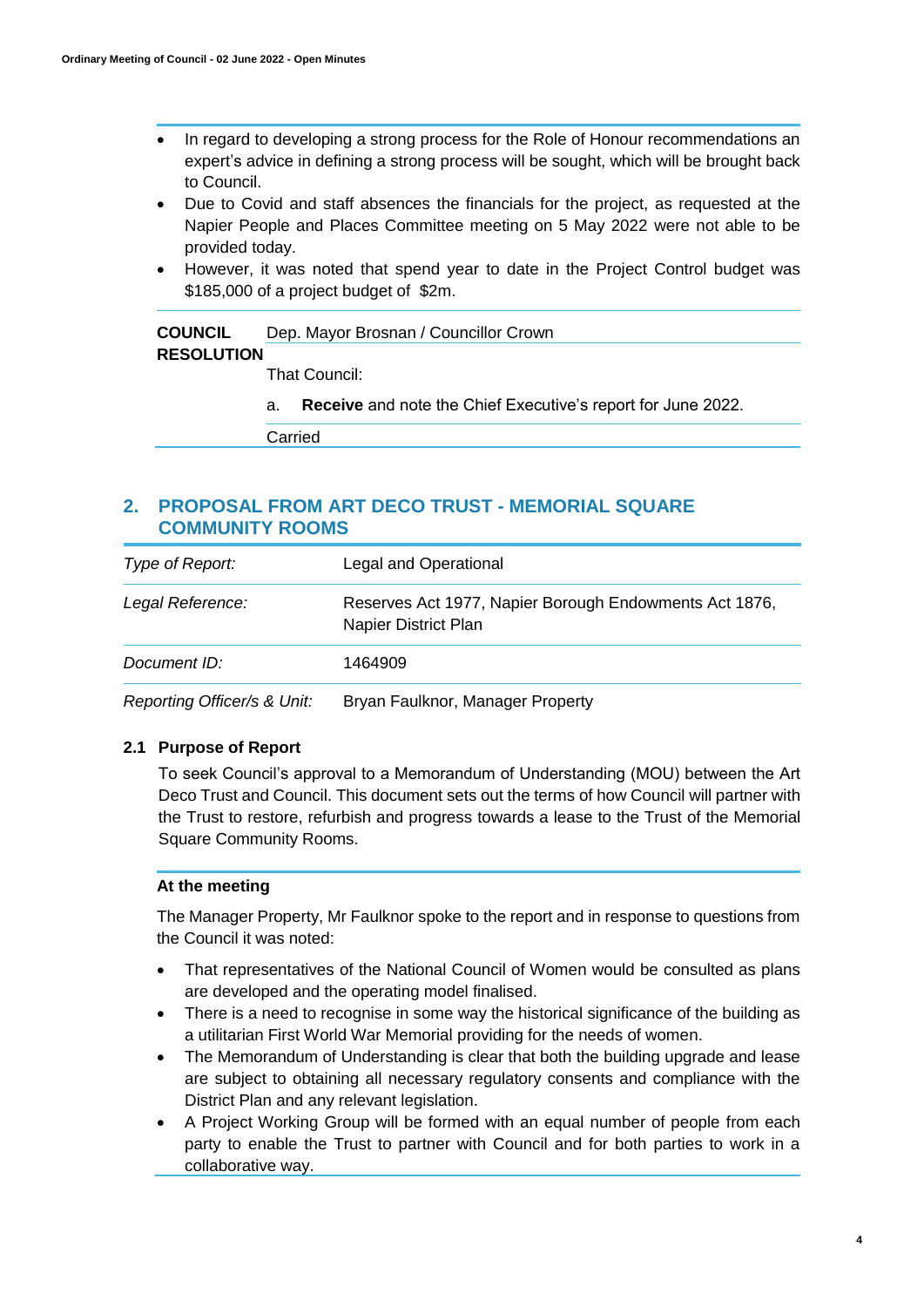The lease will be expedited as soon as possible. However, it will need to be publicly notified for one month for objections and at the end of that period it will come back to Council for final approval.

#### **COUNCIL**  Mayor Wise / Dep. Mayor Brosnan

# **RESOLUTION**

That Council:

- a. **Resolve** to agree to partner with the Art Deco Trust to restore, strengthen, refurbish and lease to the Trust the Memorial Square Community Rooms
- a. **Resolve** to enter into a Memorandum of Understanding, which sets out the terms and requirements of how the parties will work in good faith and acting in a collaborative and constructive manner towards the above initiative and progress towards the granting of a lease to the Trust.
- b. **Resolve** to approve the Memorandum of Understanding attached to this report.

Carried

# **REPORTS / RECOMMENDATIONS FROM THE STANDING COMMITTEES**

Note: The Māori Committee Recommendations in relation to the Standing Committees items are recorded with each specific item.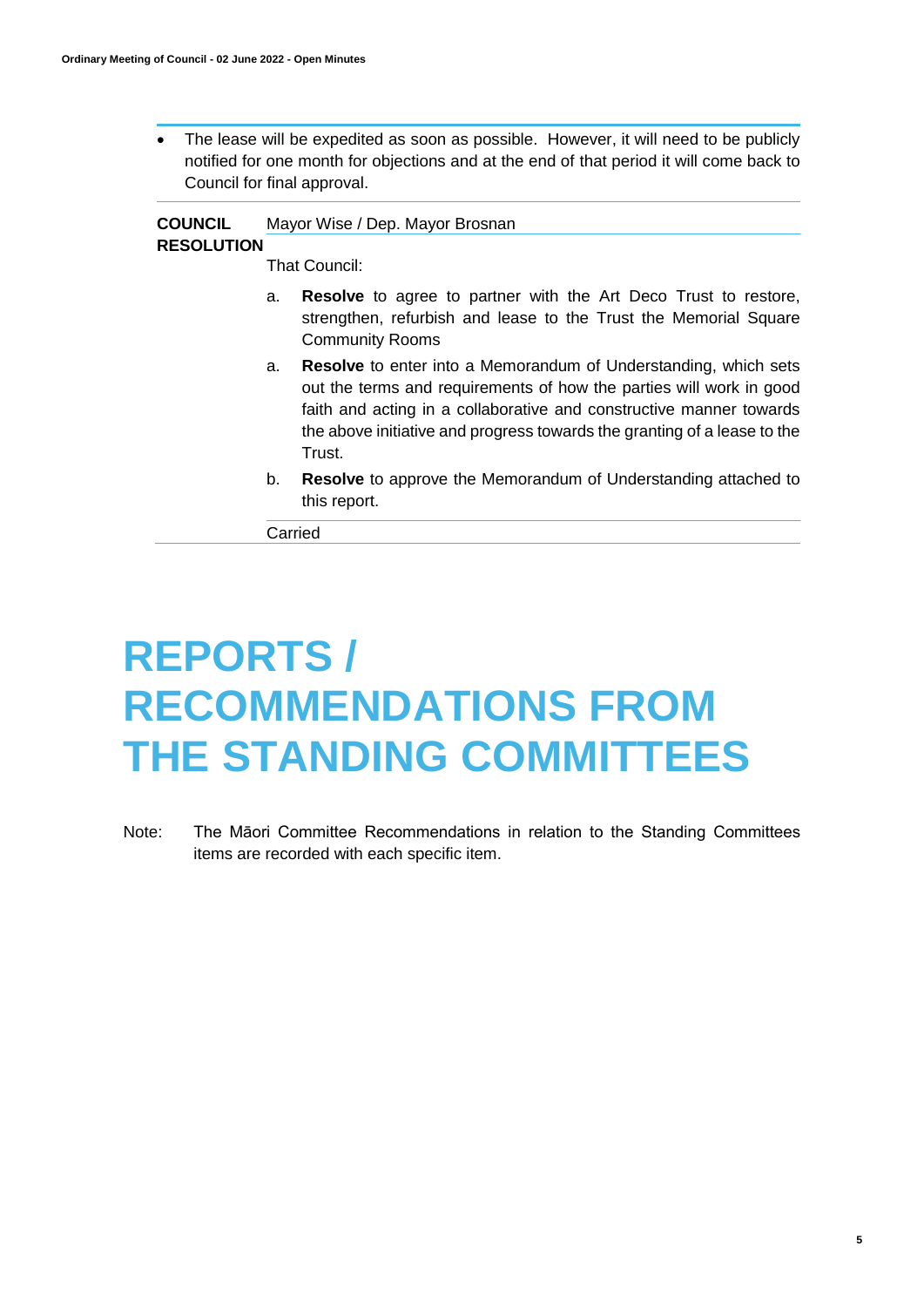# **REPORTS FROM NAPIER PEOPLE AND PLACES COMMITTEE HELD 28 APRIL 2022**

# **1. VISITOR INFORMATION CENTRE S17A REVIEW**

| Type of Report:             | Operational                               |
|-----------------------------|-------------------------------------------|
| Legal Reference:            | Local Government Act 2002                 |
| Document ID:                | 1423323                                   |
| Reporting Officer/s & Unit: | Steve Gregory, Manager Business & Tourism |

# **1.1 Purpose of Report**

The purpose of this report is to receive the recommendations of the S17A service delivery review of the Napier Visitor Information Centre and Par2 Mini Golf, and to approve to proceed with the development of a business case investigating development options for a Tier 1 Visitor Information Centre and Tourism Hub for consideration in the 2024/25 Long Term Plan.

# **At the meeting**

The Manager Business and Tourism, Mr Gregory, together with i-Site/Par2 Manager, Ms Libby advised that Central Government is supporting and funding the i-Site New Zealand Future Network Strategy with \$2.9m across the National network, which supported the tiered model ie Tier 1, Tier 2 or i-Sites could operate independently.

In response to questions the following was noted:

- As Council has approved the capital expenditure from 1 July 2022-2023 transition into the framework could commence straightaway.
- Napier being a Tier 1 Tourism i-Site New Zealand would provide funding 50/50 in the investment.
- It has been identified that local stories need to be told and this network will provide the opportunity to be able to tell Napier/Hawke's Bay unique story.
- The National tourism body have been in discussion with the with Iwi and Tangata Whenua entities in regard to local story telling.
- I-site New Zealand will confirm which Tier i-Sites are in and which financial year as the funding is over a 3-4 year period. The total amount will not be available in the first financial year.
- There will be a budget and money set aside for fit-outs with design and brandwork funded by Tourism New Zealand. Tier 2 and the satellites will not require as much funding and then they will allocate the remaining funding to the other streams of work.
- 70% of the networks are owned by Councils throughout the country and i-Site New Zealand and Tourism New Zealand are very conscious that funding will be an issue for many and a lot will not be able to afford this until the next Long Term Plan.
- Discussions have been undertaken with Liz Munroe, Chief Executive of Mana Ahuriri Trust in regard to the Conservation House, Marine Parade and a formal meeting with her commercial team and Council officers is to be held next week.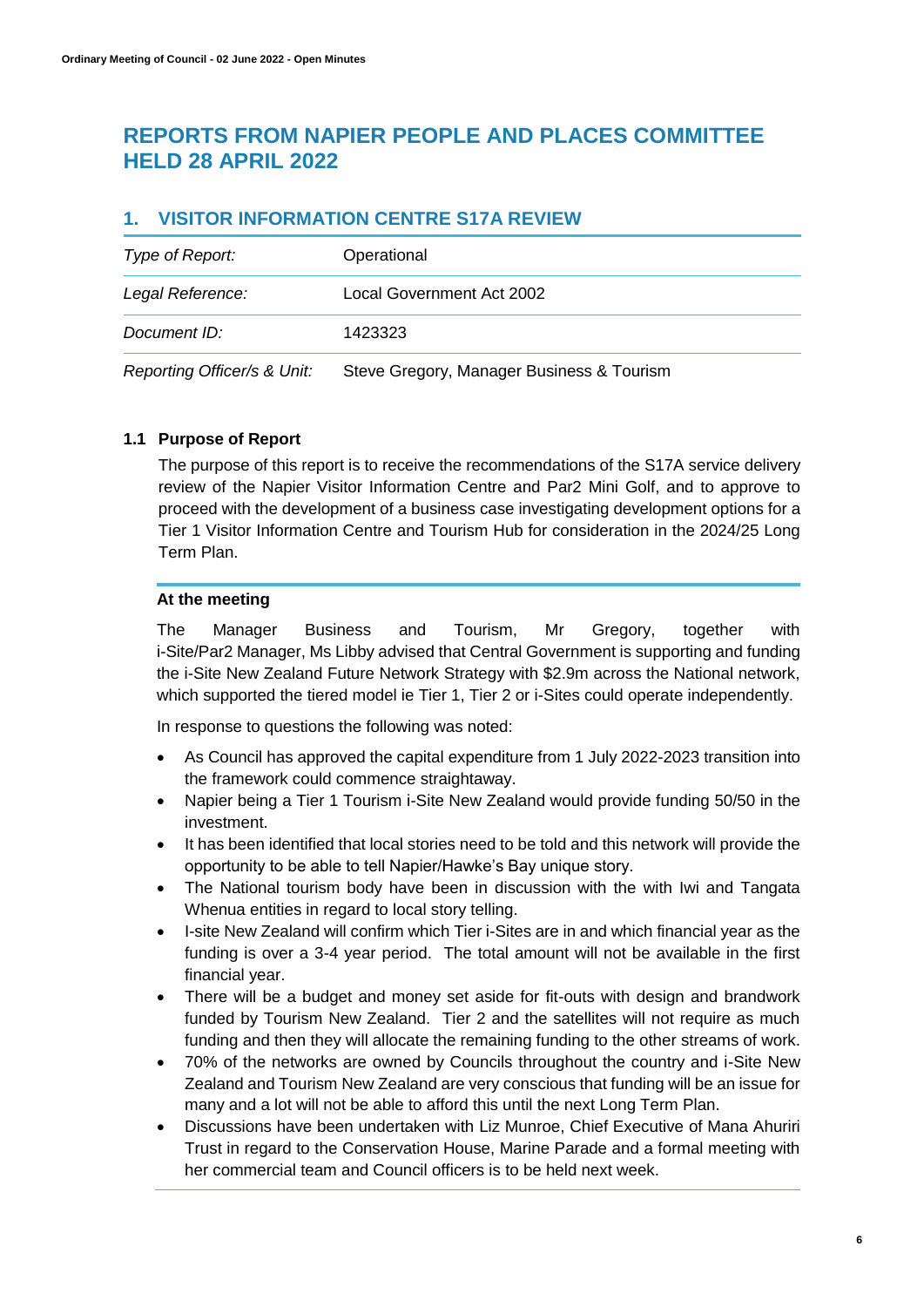| <b>COUNCIL</b><br><b>RESOLUTION</b> |    | Councillors Boag / Mawson<br>That Council:                                                                                                                                              |
|-------------------------------------|----|-----------------------------------------------------------------------------------------------------------------------------------------------------------------------------------------|
|                                     | a. | Approve the S17A i-SITE service delivery review<br>and<br>recommendations                                                                                                               |
|                                     | b. | Approve the development of a business case for a Tier 1 Visitor<br>Information Centre for consideration in the 2024/25 Long Term<br>Plan                                                |
|                                     | C. | Approve investigation of building options to accommodate a Tier<br>1 Visitor Information Centre (remediate, redevelop or new build)<br>for consideration in the 2024/25 Long Term Plan. |
|                                     |    | Carried                                                                                                                                                                                 |

# **2. WELCOMING COMMUNITIES ACCREDITATION APPLICATION**

| Type of Report:             | Procedural                              |
|-----------------------------|-----------------------------------------|
| Legal Reference:            | N/A                                     |
| Document ID:                | 1448861                                 |
| Reporting Officer/s & Unit: | Rebecca Peterson, Senior Advisor Policy |

### **2.1 Purpose of Report**

To seek Council agreement to proceed with the Welcoming Communities - Te Waharoa ki ngā Hapori accreditation application.

## **At the meeting**

As this item was a Decision of Council made at the Napier People and Places Committee held on 28 April 2022 there was no discussion.

## **COMMITTEE**  Dep. Mayor Brosnan / Councillor Tapine

# **RESOLUTION**

That Council:

- a. **Make** a **DECISION OF COUNCIL** under delegated authority to meet the Welcoming Communities application deadline.
- b. **Approve** that an application is made to the Welcoming Communities - Te Waharoa ki ngā Hapori accreditation programme.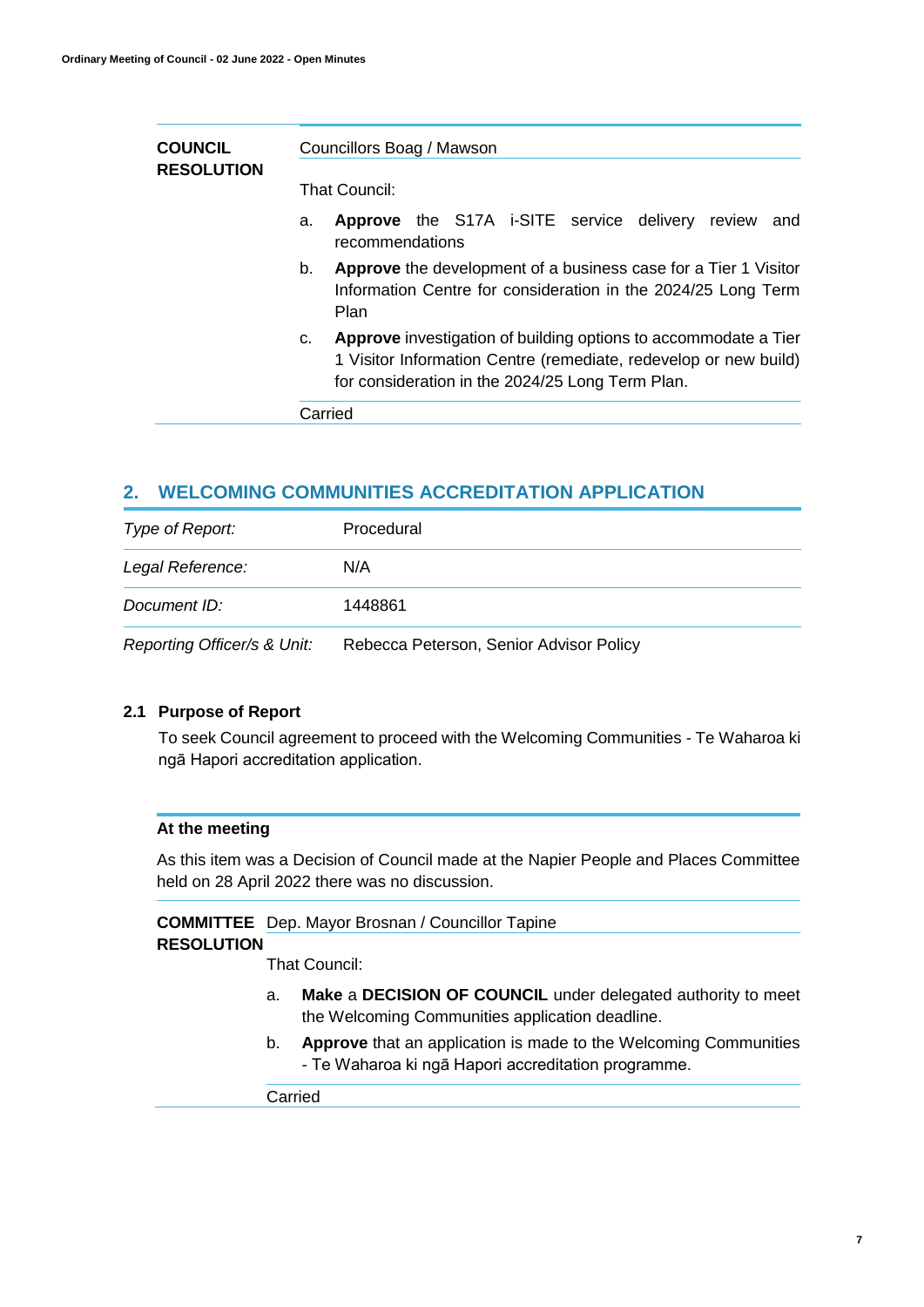# **3. NAPIER WAR MEMORIAL RESTORATION PROJECT UPDATE**

| Type of Report:             | Information                        |
|-----------------------------|------------------------------------|
| Legal Reference:            | N/A                                |
| Document ID:                | 1453973                            |
| Reporting Officer/s & Unit: | Drew Brown, Senior Project Manager |

# **3.1 Purpose of Report**

This report is to provide an update on progress made, and next steps for the Napier War Memorial restoration project.

### **At the meeting**

There was no discussion on this item.

| <b>COUNCIL</b><br><b>RESOLUTION</b> | Councillors Boag / Mawson                                                            |  |
|-------------------------------------|--------------------------------------------------------------------------------------|--|
|                                     | That Council:                                                                        |  |
|                                     | Receive the update provided on the Napier War Memorial restoration<br>a.<br>project. |  |
|                                     | Carried                                                                              |  |

# **4. UPDATE ON CIVIC BUILDING DEMOLITION**

| Type of Report:             | Information                                          |
|-----------------------------|------------------------------------------------------|
| Legal Reference:            | N/A                                                  |
| Document ID:                | 1442072                                              |
| Reporting Officer/s & Unit: | Darran Gillies, Community Services Programme Manager |

## **4.1 Purpose of Report**

To inform the Council of the progress on the Civic building demolition ahead of the development of the new library and community spaces in accordance with the Library and Civic Area Plan.

## **At the meeting**

The Acting Director Community Services, Mr Gillies updated Councillors on the following points:

 The tender process was underway for the demolition of the Civic Building and eight tenders had been received which were currently being evaluated.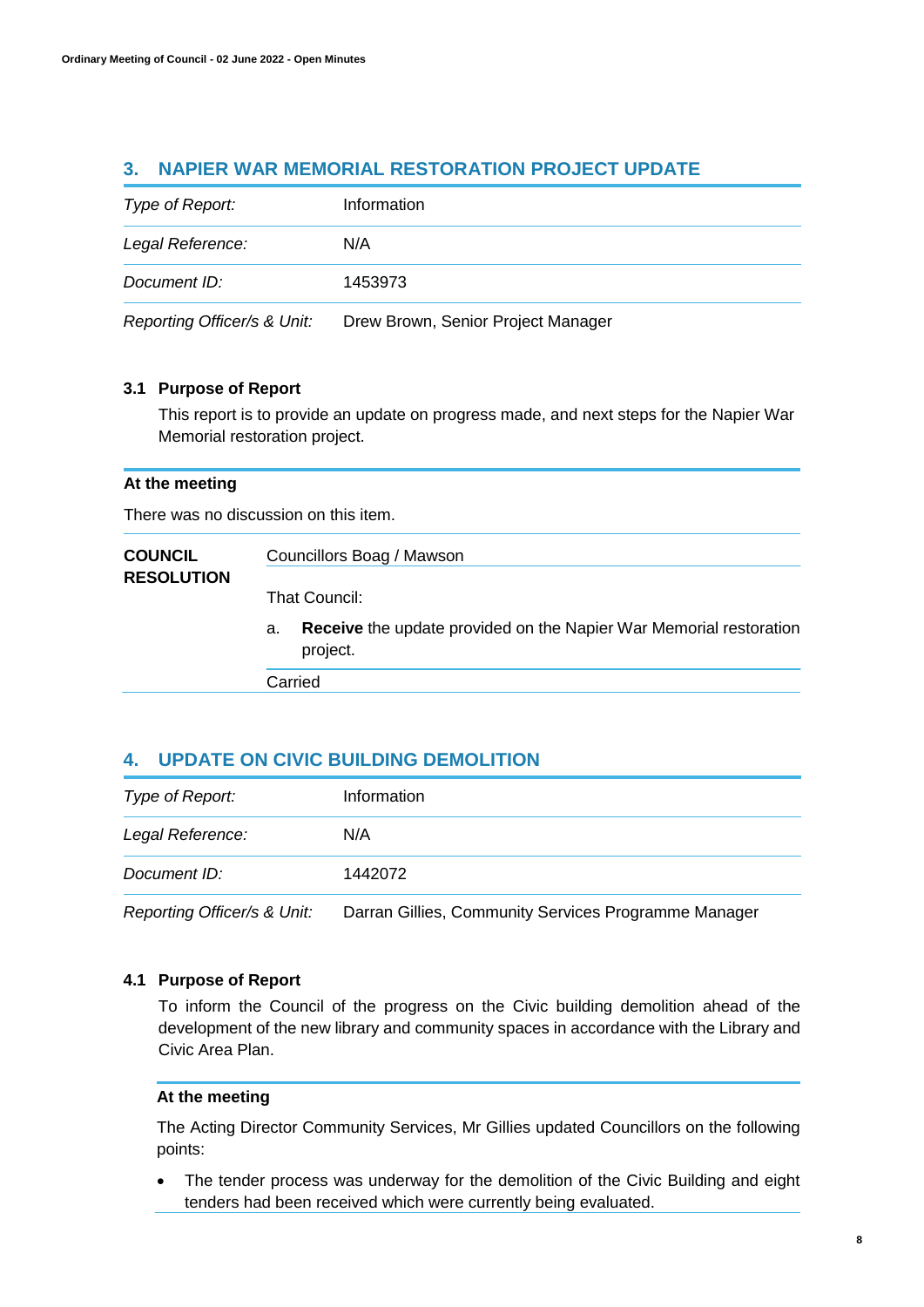- A recommendation for the preferred tenderer would be made to the Hearings Committee (Tenders for consideration) in the near future.
- Preliminary work for the demolition, depending on availability will commence at the end of July 2022, but dependant on availability of the contractor.
- The main demolition will commence August/September starting with the bridge between the Civic Building and the Library Buildings. Demolition will continue through to approximately January 2023.

| <b>COUNCIL</b>    | Councillors Boag / Mawson                                                     |  |  |
|-------------------|-------------------------------------------------------------------------------|--|--|
| <b>RESOLUTION</b> |                                                                               |  |  |
|                   | That Council:                                                                 |  |  |
|                   | <b>Receive</b> the report titled "Update on Civic Building Demolition".<br>а. |  |  |
|                   | Carried                                                                       |  |  |

# **5. NAPIER LIBRARIES WINTER AND SUMMER READING PROGRAMMES 2022-23**

| Type of Report:             | Operational                               |
|-----------------------------|-------------------------------------------|
| Legal Reference:            | N/A                                       |
| Document ID:                | 1444047                                   |
| Reporting Officer/s & Unit: | Belinda McLeod, Community Funding Advisor |

# **5.1 Purpose of Report**

To seek approval to apply for external funding from Eastern & Central Community Trust (ECCT), to support the Napier Libraries 2022/23 Winter and Summer Reading Programme.

## **At the meeting**

As this item was a Decision of Council made at the Napier People and Places Committee held on 28 April 2022 there was no discussion.

# **COMMITTEE**  Councillors Crown / McGrath

## **RESOLUTION**

That Council:

- a. **Make** a **DECISION OF COUNCIL** under delegated authority to enable the funding application to Eastern & Central Community Trust be submitted and processed this financial year.
- b. **Approve** the external funding application of \$19,000 to Eastern & Central Community Trust for the Napier Libraries 2022/23 Winter and Summer Reading Programmes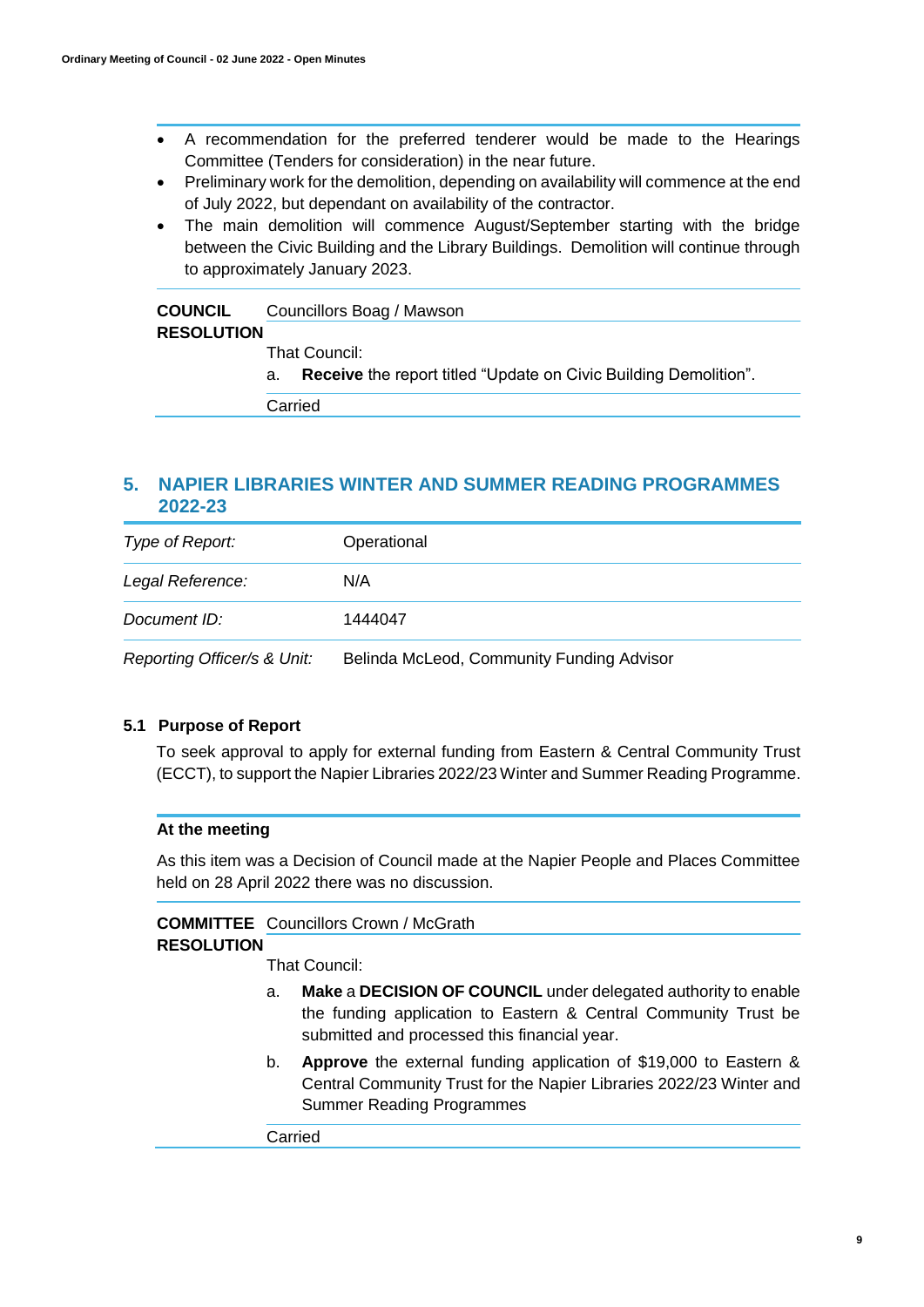# **REPORTS FROM PROSPEROUS NAPIER COMMITTEE HELD 28 APRIL 2022**

# **1. HEALTH AND SAFETY REPORT - QUARTER 2 YTD**

| Type of Report:             | Operational                                                                             |
|-----------------------------|-----------------------------------------------------------------------------------------|
| Legal Reference:            | N/A                                                                                     |
| Document ID:                | 1457871                                                                                 |
| Reporting Officer/s & Unit: | Adele Henderson, Director Corporate Services<br>Michelle Warren, Health and Safety Lead |

# **1.1 Purpose of Report**

The purpose of this paper is to provide Council with an overview of Health & Safety activity for the period Quarter 2 FY22.

# **At the meeting**

There was no discussion on this item.

| <b>COUNCIL</b><br><b>RESOLUTION</b> |         | Councillors Taylor / Crown                                                 |
|-------------------------------------|---------|----------------------------------------------------------------------------|
|                                     |         | That Council:                                                              |
|                                     | а.      | <b>Receive</b> the Health and Safety report for the Quarter 2 period 2022. |
|                                     | Carried |                                                                            |

# **2. HAWKE'S BAY MUSEUMS TRUST DRAFT STATEMENT OF INTENT AND FINANCIAL REPORTING**

| Type of Report:  | Operational               |
|------------------|---------------------------|
| Legal Reference: | Local Government Act 2002 |
| Document ID:     | 1442352                   |
|                  |                           |

*Reporting Officer/s & Unit:* Jaimie McIvor, Finance Accountant

# **2.1 Purpose of Report**

To receive the Hawke's Bay Museums Trust Financial Report for the six months ended 31 December 2021 and draft Statement of Intent 2022/23.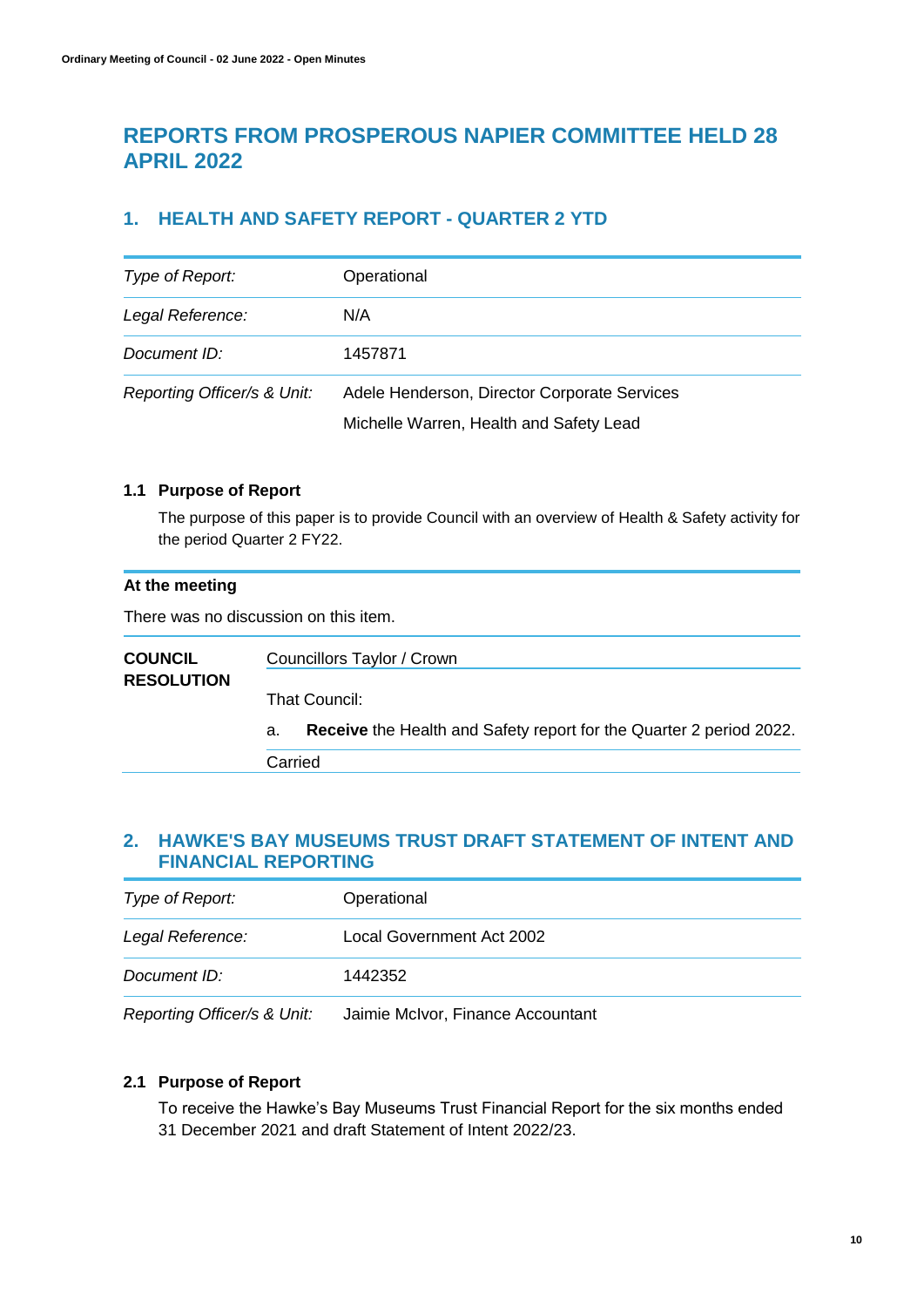There was no discussion on this item.

| <b>COUNCIL</b>    | Councillors Taylor / Crown |
|-------------------|----------------------------|
| <b>RESOLUTION</b> |                            |
|                   | That Council:              |

- a. **Receive** the Hawke's Bay Museums Trust Financial Report for the six months ended 31 December 2021.
- b. **Receive** the Hawke's Bay Museums Trust draft Statement of Intent 2022/23 and provide any feedback to the Trust prior to the Statement of Intent being brought back to Council for adoption.

Carried

# **3. FINANCIAL FORECAST TO 30 JUNE 2022**

| Type of Report:             | Legal and Operational                     |
|-----------------------------|-------------------------------------------|
| Legal Reference:            | Local Government Act 2002                 |
| Document ID:                | 1449843                                   |
| Reporting Officer/s & Unit: | Caroline Thomson, Chief Financial Officer |
|                             | Talia Foster, Accounting Manager          |

## **3.1 Purpose of Report**

To provide the Committee with Council's financial forecast to 30 June 2022.

## **At the meeting**

There was no discussion on this item.

| <b>COUNCIL</b> | Councillors Taylor / Crown |
|----------------|----------------------------|
|----------------|----------------------------|

## **RESOLUTION**

That Council:

- a. **Receive** the financial forecast to 30 June 2022.
- b. **Approve** the 2021/22 financial forecast to 30 June 2022.
- c. **Approve** funding the year end deficit for the Parking activity from the Parking reserve.
- d. **Note** the forecast deficit rates position will be finalised at year end.
- e. **Note** that the full list of timing impacted projects for 2021/22 will be brought back to Council in a separate report for inclusion in the 2022/23 final Annual Plan.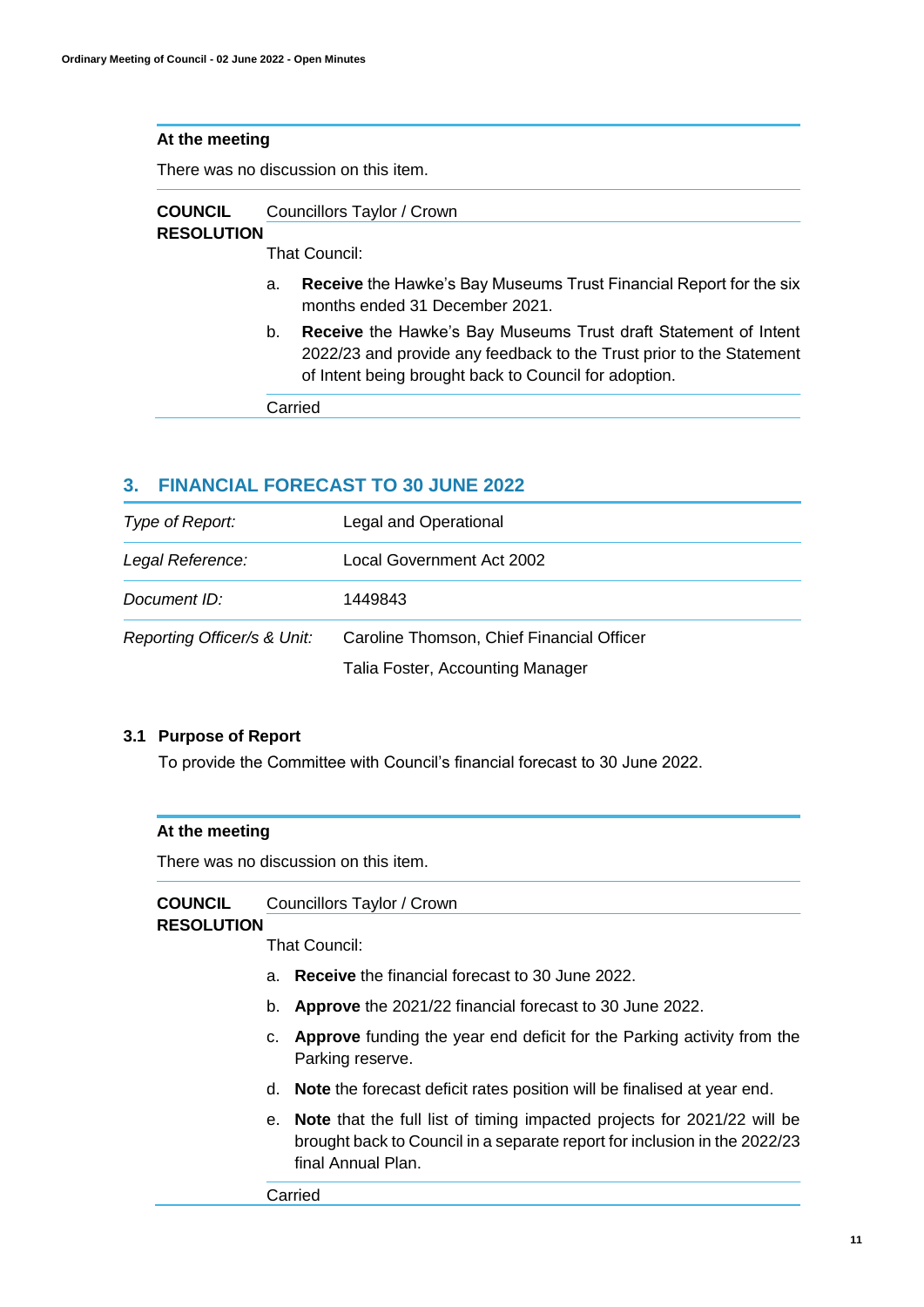# **4. HAWKE'S BAY MUSEUMS TRUST ANNUAL REPORT FOR YEAR ENDING 30 JUNE 2021**

| Type of Report:             | Operational                               |
|-----------------------------|-------------------------------------------|
| Legal Reference:            | Local Government Act 2002                 |
| Document ID:                | 1421308                                   |
| Reporting Officer/s & Unit: | Caroline Thomson, Chief Financial Officer |
|                             | Talia Foster, Accounting Manager          |

## **4.1 Purpose of Report**

To provide Napier City Council with the Hawke's Bay Museums Trust Annual Report for the year ended 30 June 2021.

### **At the meeting**

There was no discussion on this item.

| <b>COUNCIL</b>    | Councillors Taylor / Crown                               |
|-------------------|----------------------------------------------------------|
| <b>RESOLUTION</b> |                                                          |
|                   | That Council:                                            |
|                   | Beeches the OO have OOOA Accord Beach of the Headeds Bea |

a. **Receive** the 30 June 2021 Annual Report of the Hawke's Bay Museums Trust.

Carried

# **REPORTS FROM SUSTAINABLE NAPIER COMMITTEE HELD 5 MAY 2022**

# **1. DISSOLUTION OF THE NAPIER ROTARY PATHWAYS TRUST**

| Type of Report:             | Information                                                     |
|-----------------------------|-----------------------------------------------------------------|
| Legal Reference:            | N/A                                                             |
| Document ID:                | 1455707                                                         |
| Reporting Officer/s & Unit: | Jason Tickner, Team Leader Parks, Reserves and<br>Sportsgrounds |

# **1.1 Purpose of Report**

Acknowledgement of the substantial and enduring contribution that the Napier Rotary Pathway Trusts has delivered to the City of Napier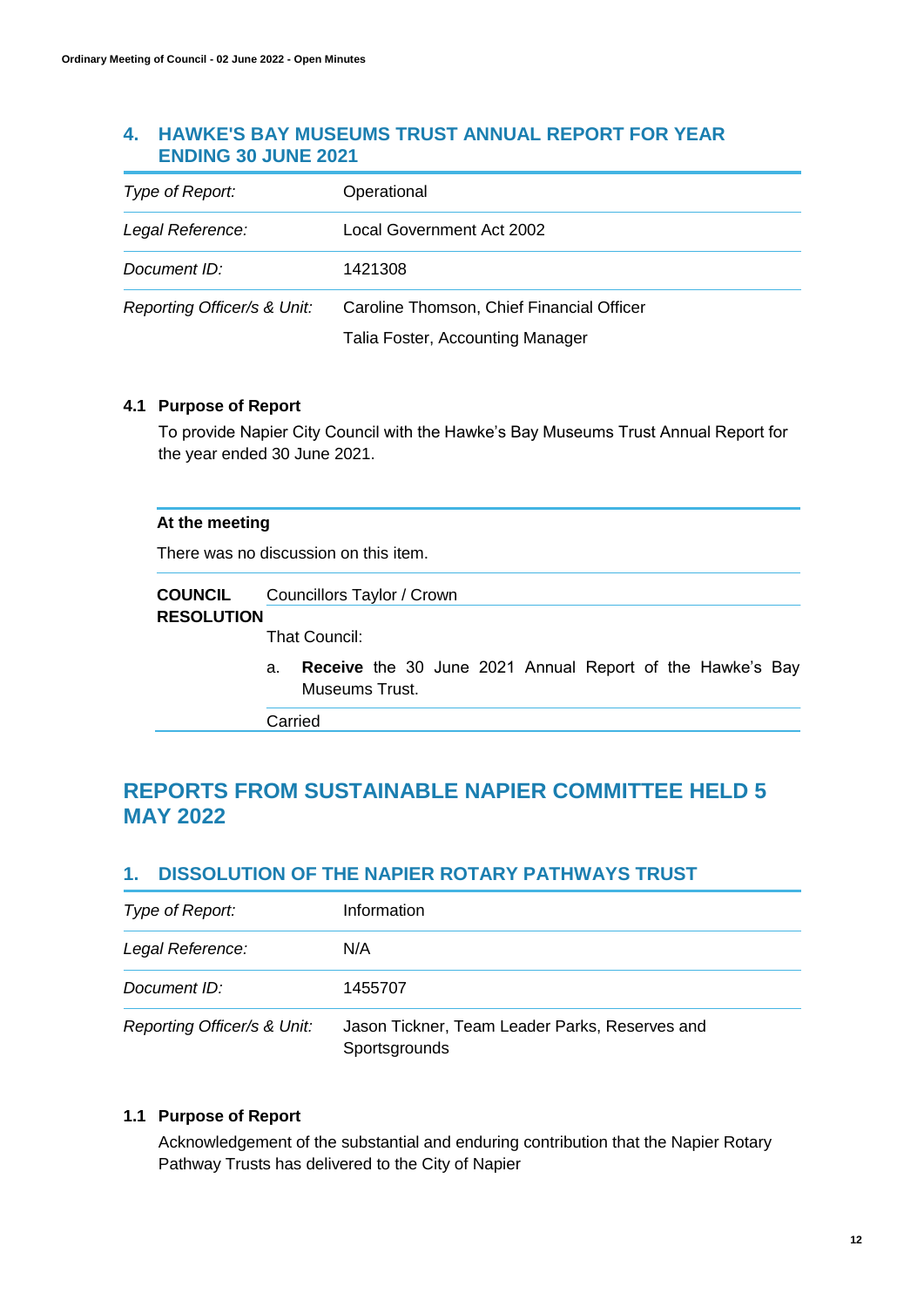There was no discussion on this item.

#### **COUNCIL**  Councillors Price / Chrystal

# **RESOLUTION**

That Council:

a. **Acknowledge** and thank the Napier Rotary Pathways Trust for the significant and enduring work they have undertaken in establishing the Rotary Pathways walkway and cycleway network throughout Napier.

Carried

# **2. CENTRAL FOOTBALL RELOCATION OF PROPOSED ARTIFICIAL TURF AT PARK ISLAND**

| Type of Report:             | Procedural                                                      |
|-----------------------------|-----------------------------------------------------------------|
| Legal Reference:            | Reserves Act 1977                                               |
| Document ID:                | 1455857                                                         |
| Reporting Officer/s & Unit: | Jason Tickner, Team Leader Parks, Reserves and<br>Sportsgrounds |

# **2.1 Purpose of Report**

To seek approval for *Central Football Incorporated* and Napier City Council to undertake an investigation and consultation regarding the possible relocation of the proposed artificial soccer turf in a location contrary to the endorsed location in the Park Island Masterplan Plan and Plan Change 11.

# **At the meeting**

There was no discussion on this item.

#### **COUNCIL**  Councillors Price / Chrystal

## **RESOLUTION**

That Council:

- a) **Approve** that Central Football Incorporated and Napier City Council advance investigations and consultation regarding the possible relocation of their proposed artificial soccer turf in a location contrary to the proposed location in the Park Island Masterplan and Plan Change 11.
- b) **Report** back to Council the outcome and recommendation of these investigations and consultation for decision prior to any Resource Management Act 1991 and Reserves Act 1977 processes being progressed.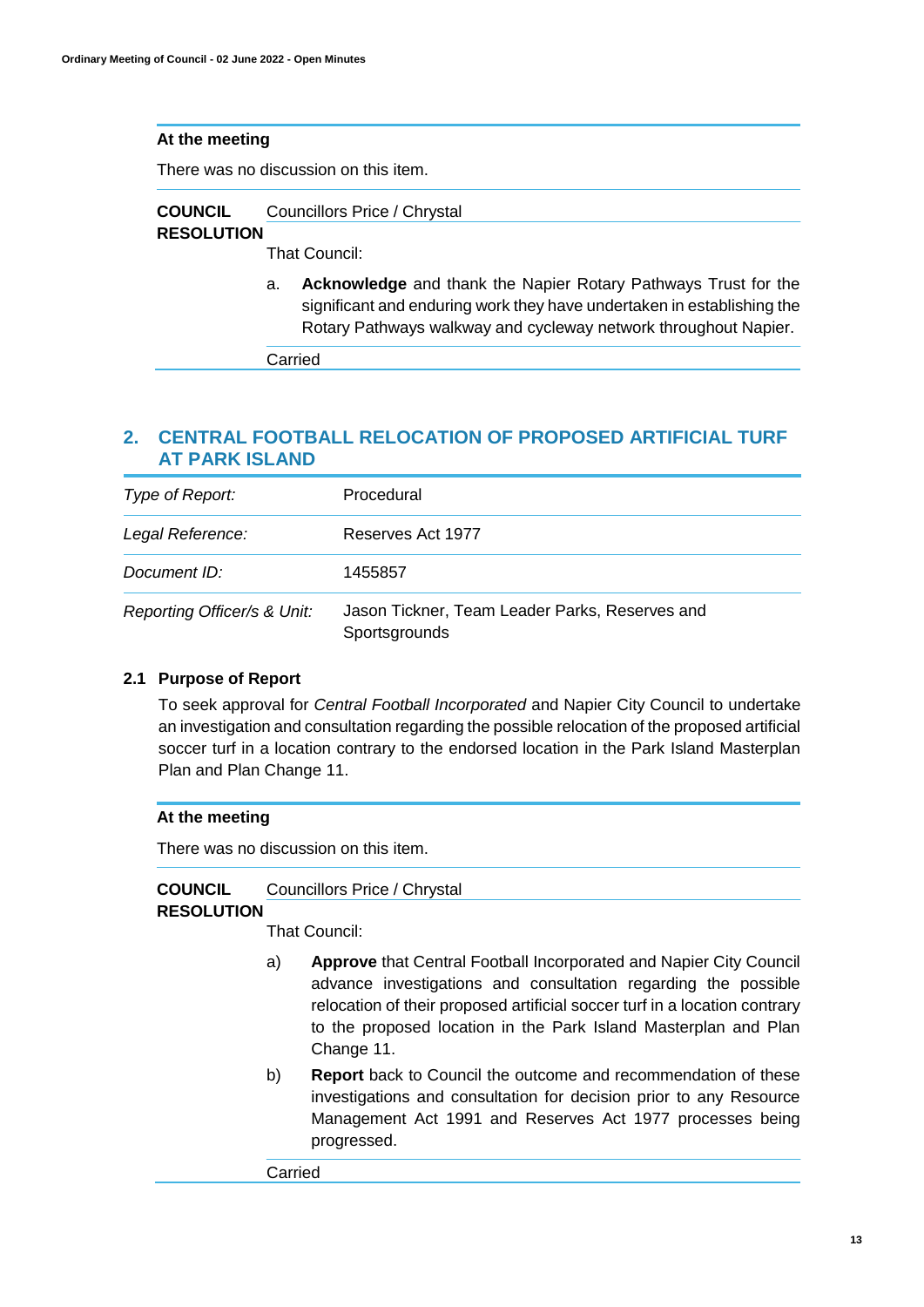# **3. PROPOSED MACRAE FIELD TOILET**

| Type of Report:             | Operational and Procedural                                      |
|-----------------------------|-----------------------------------------------------------------|
| Legal Reference:            | Local Government Act 2002                                       |
| Document ID:                | 1454528                                                         |
| Reporting Officer/s & Unit: | Jason Tickner, Team Leader Parks, Reserves and<br>Sportsgrounds |

# **3.1 Purpose of Report**

Request for additional capital and operational funding for a public toilet facility at the Park Island Northern Sports Hub extension (MacRae Field).

## **At the meeting**

There was no discussion on this item.

#### **COUNCIL**  Councillors Price / Chrystal

### **RESOLUTION**

That Council:

- a. **Approve** the proposed installation of a toilet facility at the MacRae Field to facilitate the growth and development of Park Island (Northern Sports Hub).
- b. **Approve \$83,640** of capital funding from the *Financial Contributions fund* for this proposed public toilet facility.
- c. **Approve** additional annual operational budget of **\$4,950** for this increased level of service for the proposed public toilet facility.

Carried

# **4. REPORT ON NAPIER WATER SUPPLY STATUS END OF Q3 2021-2022**

| Type of Report:  | Operational |
|------------------|-------------|
| Legal Reference: | N/A         |
| Document ID:     | 1455019     |

*Reporting Officer/s & Unit:* Anze Lencek, Water Quality Lead

# **4.1 Purpose of Report**

To inform the Council on:

- the status of Napier Water Supply (NAP001) at the end of the third quarter (Q3) of 2021-2022 compliance year.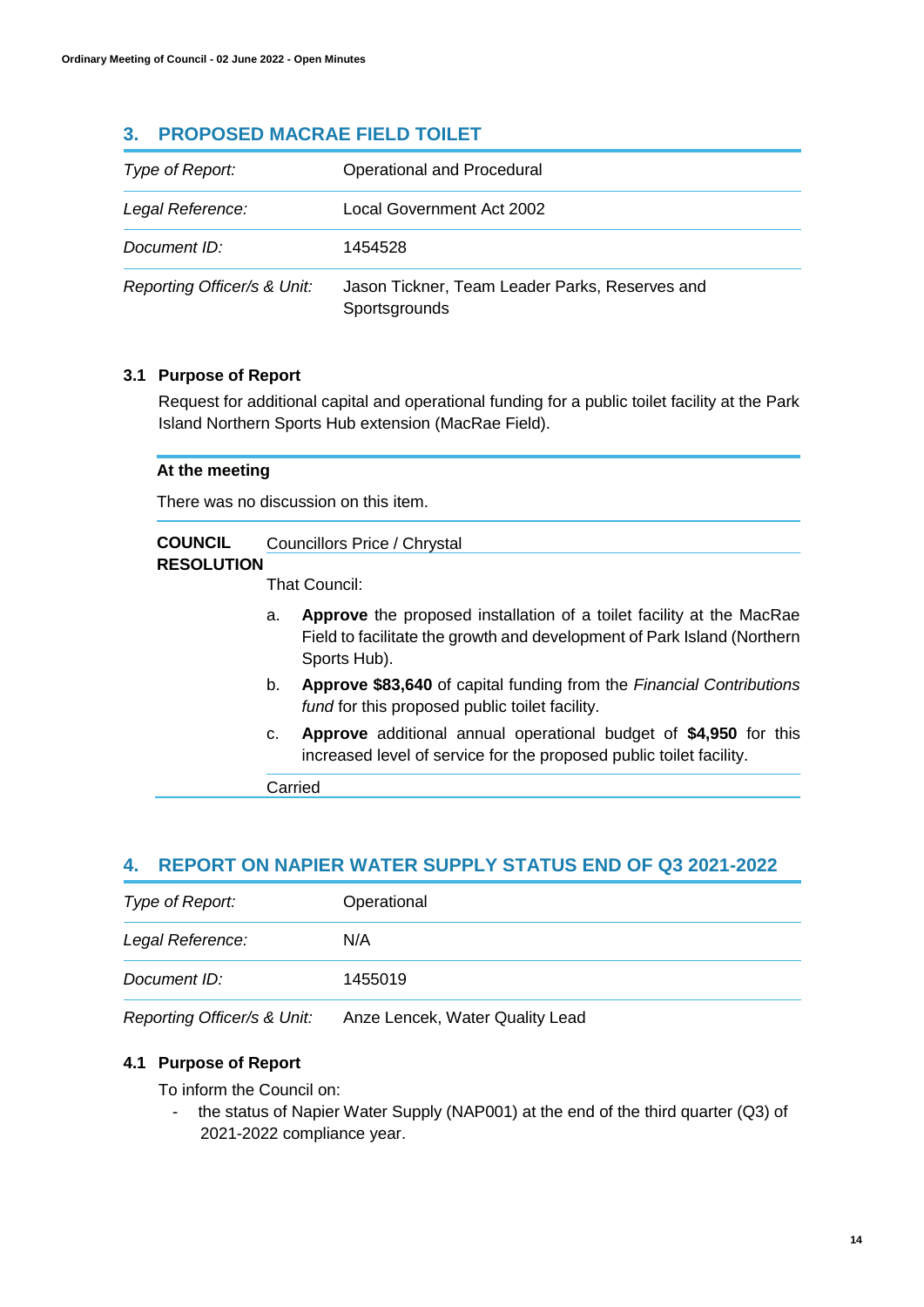There was no discussion on this item.

| <b>COUNCIL</b>    | Councillors Price / Chrystal |
|-------------------|------------------------------|
| <b>RESOLUTION</b> |                              |
|                   | That Council:                |

a. **Endorse** the report on Napier Water Supply Status end of Q3 2021- 2022

Carried

# **5. REPORT ON THREE WATERS REFORM PROGRAMME**

| Type of Report:             | Information                                           |
|-----------------------------|-------------------------------------------------------|
| Legal Reference:            | N/A                                                   |
| Document ID:                | 1456775                                               |
| Reporting Officer/s & Unit: | Rebecca Huckle, Three Waters Reform Programme Manager |

# **5.1 Purpose of Report**

To inform the Council on the progress of the Three Waters Reform Programme within Napier.

## **At the meeting**

It was noted that a large number of complaints and enquiries had been received from the community about the Three Waters Reform. The next step in the process is the introduction of the Water Services Entities Bill to Parliament to decide whether the changes become law or not. This is anticipated to happen in the next or two. This will enable community members to have their first opportunity to formally provide input into the reform process by way of a submission to the Select Committee.

Napier City Council alongside other Hawke's Bay Councils want to ensure that the community have easy access to all the information they will need in order to make a submission and ensure that their views are heard.

#### **COUNCIL**  Councillors Price / Chrystal

# **RESOLUTION**

That Council:

a. **Endorse** the report on the Three Waters Reform Programme.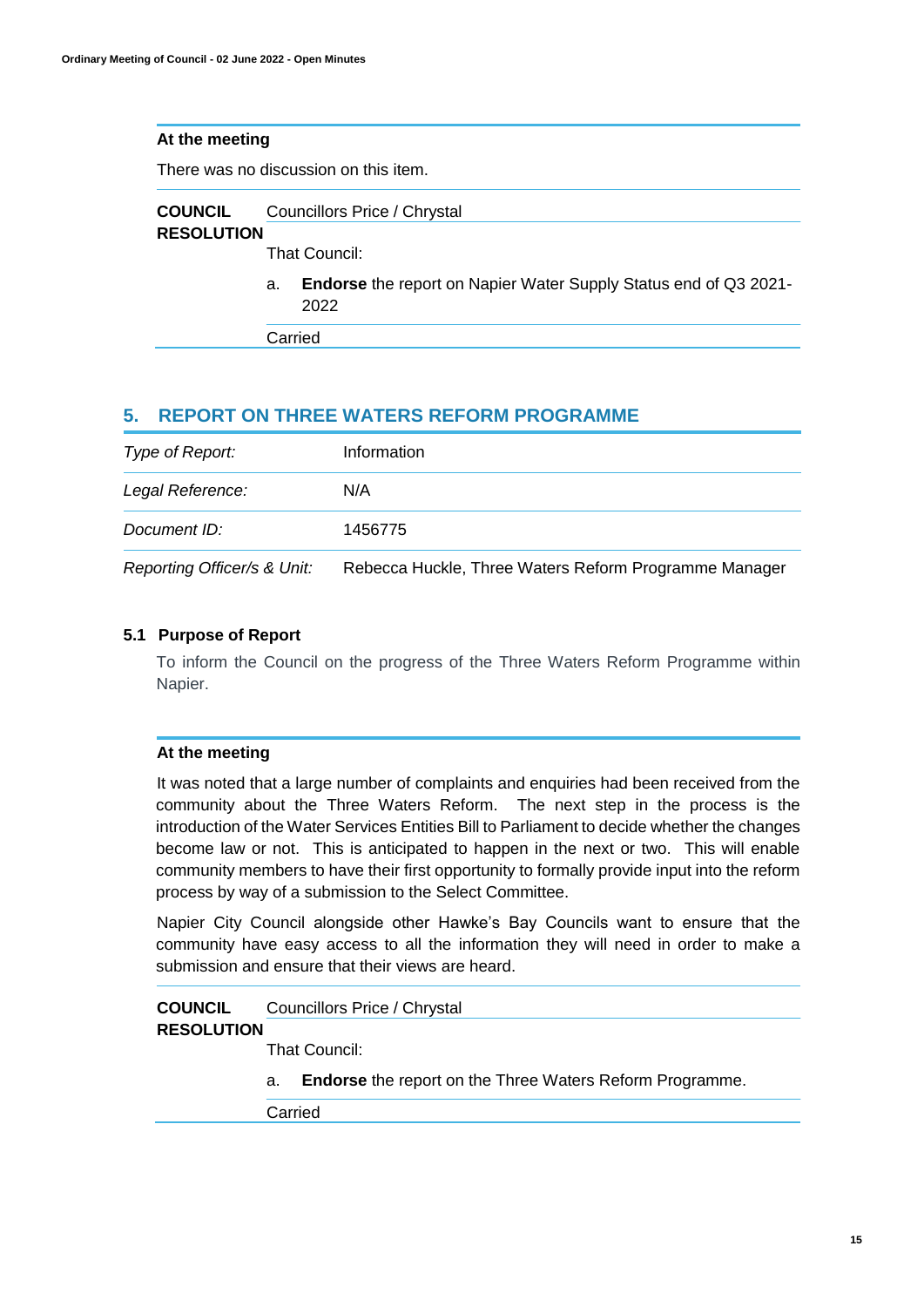# **6. ADOPTION OF THE CODE OF PRACTICE FOR LAND DEVELOPMENT AND SUBDIVISION INFRASTRUCTURE**

| Type of Report:  | Procedural                   |
|------------------|------------------------------|
| Legal Reference: | Resource Management Act 1991 |
| Document ID:     | 1456794                      |

*Reporting Officer/s & Unit:* Retha du Preez, Team Leader Development and Standards

# **6.1 Purpose of Report**

For Council to:

- Note the key changes to the Code of Practice for Land Development and Subdivision Infrastructure.
- Adopt the proofread Code for Practice for Land Development and Subdivision Infrastructure, March 2022.

## **At the meeting**

The Director City Strategy, Mr Munneke advised that at the Ngā Mānukanuka o te Iwi (Māori Committee) there was concern that the Code was light on such things as water quality, native species and biodiversity. These comments will be taken back to the Council Officers to update the Code.

#### **COUNCIL**  Councillors Price / Chrystal

# **RESOLUTION**

That Council:

- a. **Note** the key changes to the Code of Practice for Land Development and Subdivision Infrastructure.
- b. **Adopt** the proofread Code of Practice for Land Development and Subdivision Infrastructure, March 2022.

Carried

# **7. CAPITAL PROGRAMME DELIVERY**

| Type of Report:  | Information |  |
|------------------|-------------|--|
| Legal Reference: | N/A         |  |
| Document ID:     | 1453428     |  |
|                  |             |  |

*Reporting Officer/s & Unit:* Jon Kingsford, Director Programme Delivery

# **1.1 Purpose of Report**

To provide Council with information on the 2021 Long Term Plan (LTP) Capital Programme and initiatives underway to improve Capital Programme Delivery.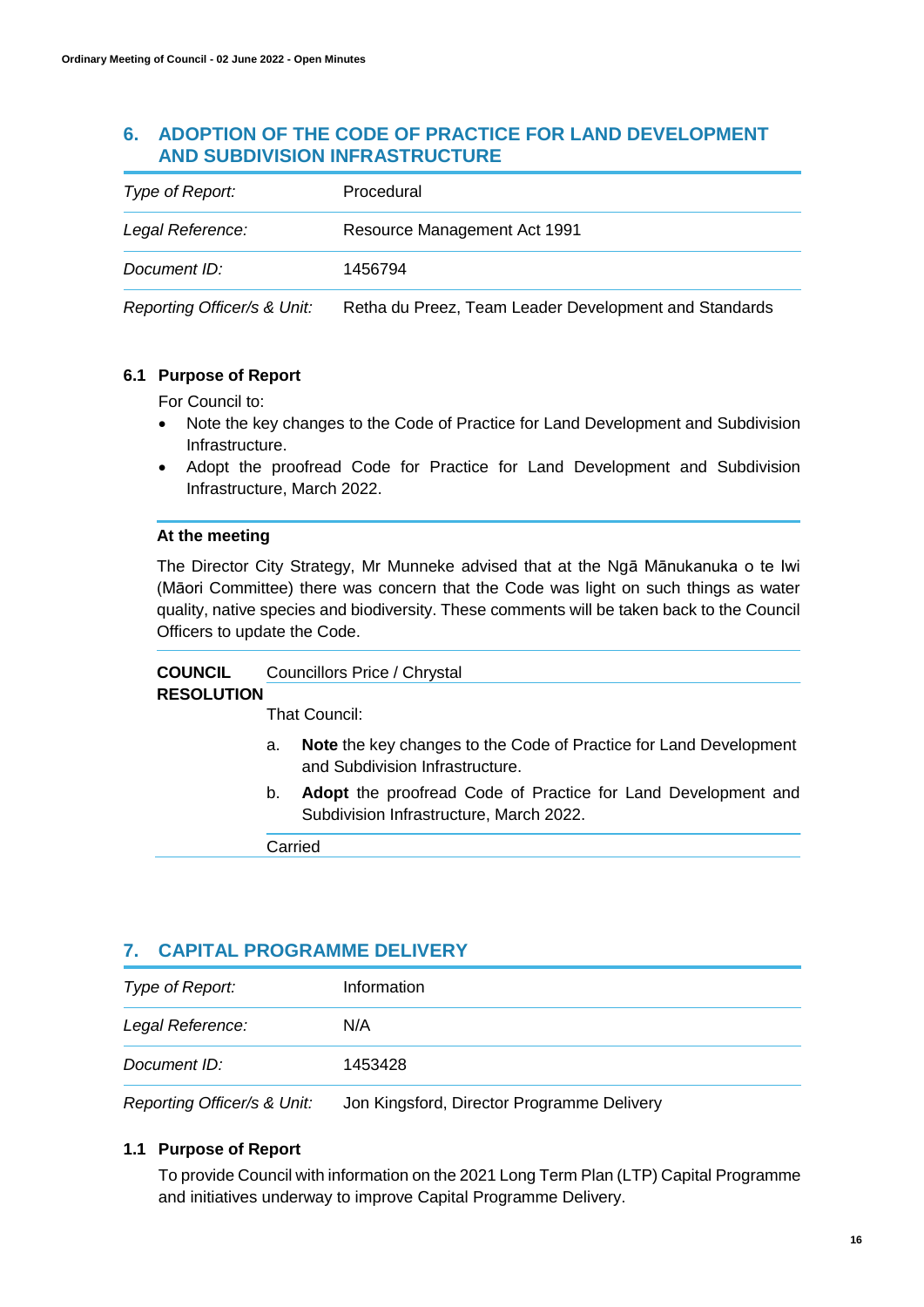There was no discussion on this item.

| <b>COUNCIL</b>    | Councillors Price / Chrystal |   |  |  |     |  |
|-------------------|------------------------------|---|--|--|-----|--|
| <b>RESOLUTION</b> |                              |   |  |  |     |  |
|                   | That Council:                |   |  |  |     |  |
|                   |                              | . |  |  | - - |  |

a. **Receive** the report titled "Capital Programme Delivery".

Carried

# **8. BETTER OFF FUNDING**

| Type of Report:             | Contractual                                  |
|-----------------------------|----------------------------------------------|
| Legal Reference:            | Local Government Act 2002                    |
| Document ID:                | 1459320                                      |
| Reporting Officer/s & Unit: | Adele Henderson, Director Corporate Services |

# **8.1 Purpose of Report**

The Minister of Local Government has announced that councils are now able to put forward proposals for the first \$500 million of Crown funding from the Three Waters reform 'Better off' support package. The funding is for local government to invest in local community wellbeing and can be used for capital or operating initiatives. The remaining \$1.5 billion is available from 1 July 2024. Council will need to determine whether it will apply for funding.

## **At the meeting**

The Chief Executive, Dr Rotarangi advised that confirmation had been received from the Department of Internal Affairs that applications could be made up until 30 September 2022. Any application would be presented to the Council meeting to be held on 25 August 2022 for decision and approval.

The following points were also noted in regard to the recommendations:

- Confirmation had been received from Government through the Department of Internal Affairs that elected members will have the freedom to express their views on the Three Waters Reform and for that not to be contradictory to any arrangements that are made for this funding.
- Council has received in writing that the Three Waters National Transition Unit understands that Council has important water programmes to deliver and any agreements for secondment of staff into the Three Waters Programme would be through co-operation and agreement.
- A "Better Off Application" will be brought back to the Council meeting on 25 August 2022 in regard to assessing whether Council is aiming for enhancing the Long Term Plan or including some new.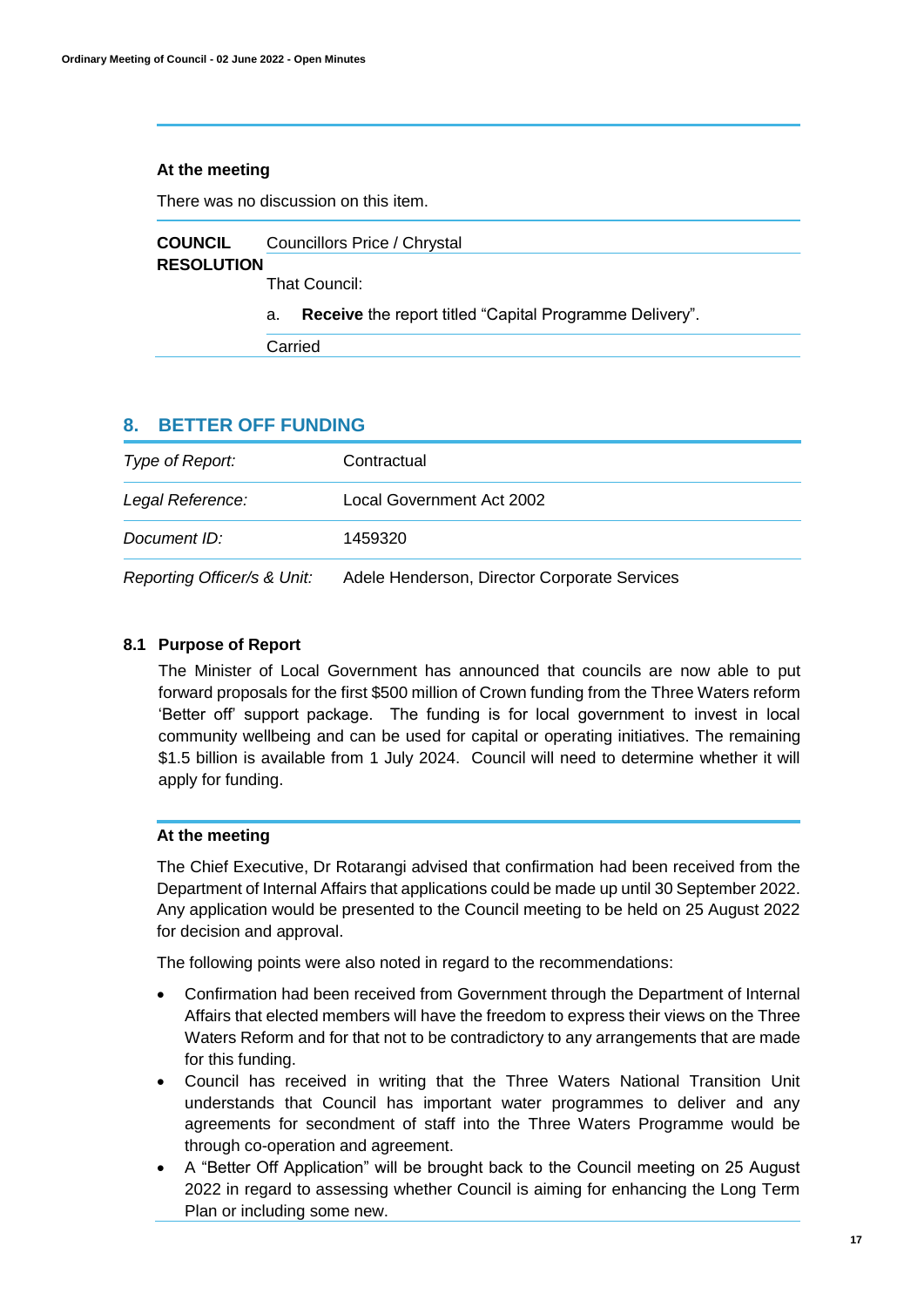- It was noted that currently information that is required to be compiled for Central Government reforms are rate payer funded. However, advice has been received that a second funding package is about to be released to compensate Councils for preparation of information for the transition.
- In regard to Te Mana o te Wai and how it will feature in work going forward this would be best discussed at the Regional Collaboration Day to be held on 4 July 2022.

#### **COUNCIL**  Councillors Price / Chrystal

# **RESOLUTION**

That Council:

- a. **Approve** Napier City Council to prepare an application for the Tranche 1 'Better off' support package available as part of the Three Waters Reform up to \$6.46m, subject to Crown agreement that Napier City Council can continue to exercise its democratic right to oppose and/or voice concerns and/or question the legitimacy of the Three Waters Reform proposal;
- b. **Note** that, subject to the decision above, the Funding Agreement and Funding Proposal will be brought back to Council for approval.
- c. **Note** any application to the Better off support package would need to be subject to the Chief Executive confirming this will not affect council's ability to deliver our existing water works programme, capital and operational.

Carried

# **9. ROAD STOPPING AND GRANTING OF EASEMENT OVER VESTED RESERVE - AWATOTO**

| Type of Report:             | Legal and Operational                       |
|-----------------------------|---------------------------------------------|
| Legal Reference:            | Reserves Act 1977 and Public Works Act 1981 |
| Document ID:                | 1455014                                     |
| Reporting Officer/s & Unit: | Bryan Faulknor, Manager Property            |

## **9.1 Purpose of Report**

To obtain Council's approval to actions required to provide appropriate land legalisation actions to accommodate a new drinking water bore field and associated equipment at Awatoto.

In particular, to seek Council consent to road stopping of part of the unformed road between Eriksen Road and Awatoto Road and separately to consent to the granting of an easement over Vested Reserve land for water supply infrastructure.

## **At the meeting**

There was no discussion on this item.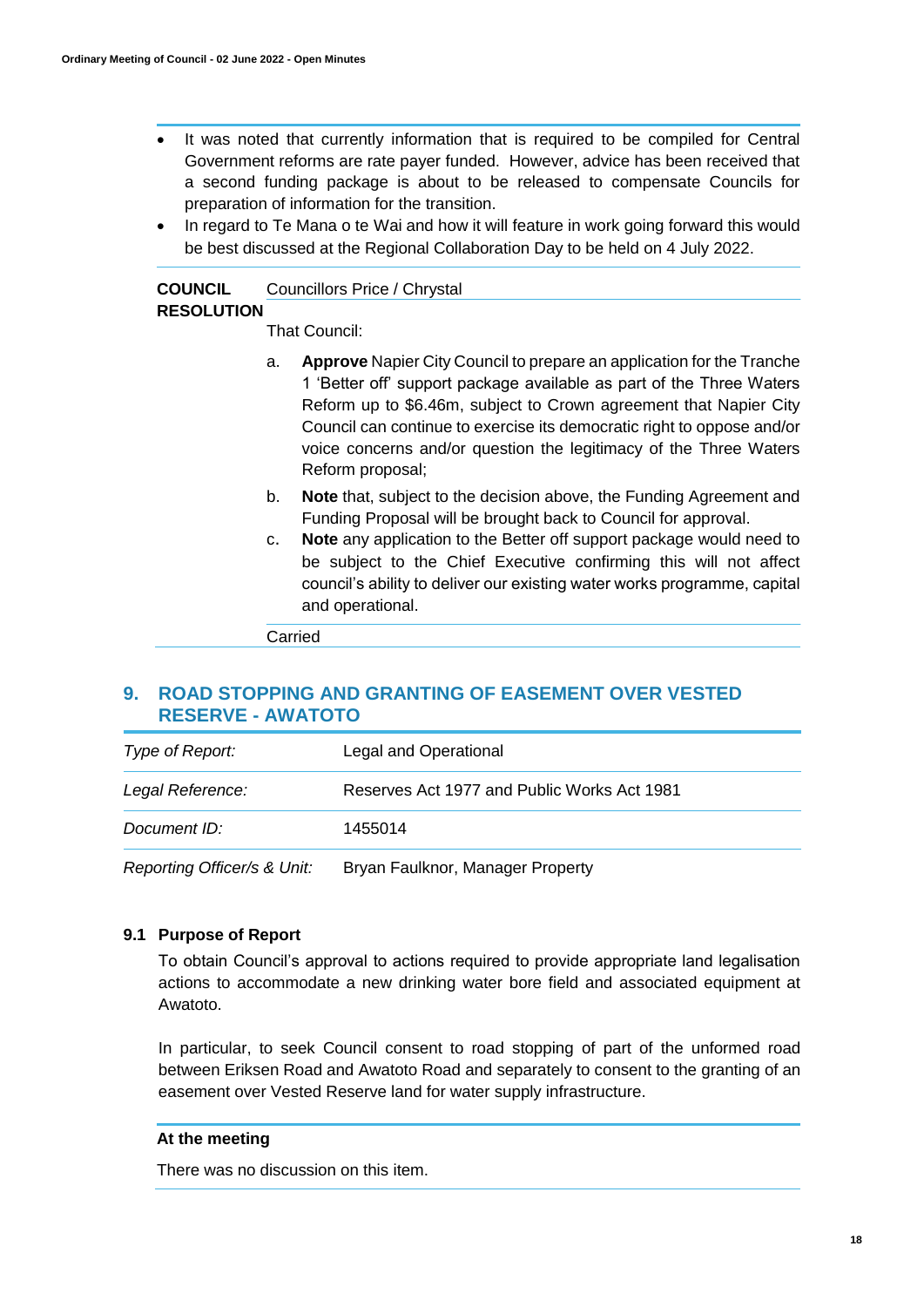| <b>COUNCIL</b>    | Councillors Price / Chrystal                                                                                                                                                                                                                                                          |  |  |  |
|-------------------|---------------------------------------------------------------------------------------------------------------------------------------------------------------------------------------------------------------------------------------------------------------------------------------|--|--|--|
| <b>RESOLUTION</b> | That Council:                                                                                                                                                                                                                                                                         |  |  |  |
|                   | <b>Consents</b> to road stopping under Section 116 of the Public Works Act<br>a)<br>1981 of approximately 2,187m <sup>2</sup> of legal road adjoining Section 112<br>Block VIII Heretaunga Survey District, and the retention of the land in<br>fee simple for water supply purposes. |  |  |  |
|                   | b) Authorises the Chief Executive to make an application to LINZ for the<br>above road stopping under Section 116 of the Public Works Act 1981.                                                                                                                                       |  |  |  |
|                   | c) <b>Approves</b> , as administering body, under section $48(1)(e)$ of the<br>Reserves Act 1977, the grant of easements for the right to drain water<br>over part of the local purpose (arboretum) reserve described as Section<br>112 Block VIII Heretaunga Survey District.        |  |  |  |
|                   | d) Approves, in exercise of the Ministerial consent (under delegation from<br>the Minister of Conservation), the granting of the above easement.                                                                                                                                      |  |  |  |
|                   | Carried                                                                                                                                                                                                                                                                               |  |  |  |

# **10. LEASE OF RESERVE AT ANDERSON PARK TO THE BUZZY BEE TRUST**

| Type of Report:             | Legal and Operational                           |
|-----------------------------|-------------------------------------------------|
| Legal Reference:            | Reserves Act 1977                               |
| Document ID:                | 1447530                                         |
| Reporting Officer/s & Unit: | Bryan Faulknor, Manager Property                |
|                             | Jenny Martin, Property and Facilities Officer   |
|                             | Debra Stewart, Director Infrastructure Services |

### **10.1 Purpose of Report**

To obtain approval to grant a new ground lease to the Buzzy Bee Trust for the land occupied by the Mahoe Hall on the Anderson Park Reserve for a term of 15 years with one 15 year right of renewal.

## **At the meeting**

There was no discussion on this item.

#### **COUNCIL**  Councillors Price / Chrystal

# **RESOLUTION**

That Council:

a. **Recommend** that Council agree to a new lease, under Section 54(1)(b) of the Reserves Act 1977, for the Buzzy Bee Trust for the land occupied by the Mahoe Hall at the southern end of Anderson Park Reserve for a term of 15 years plus one 15 year right of renewal.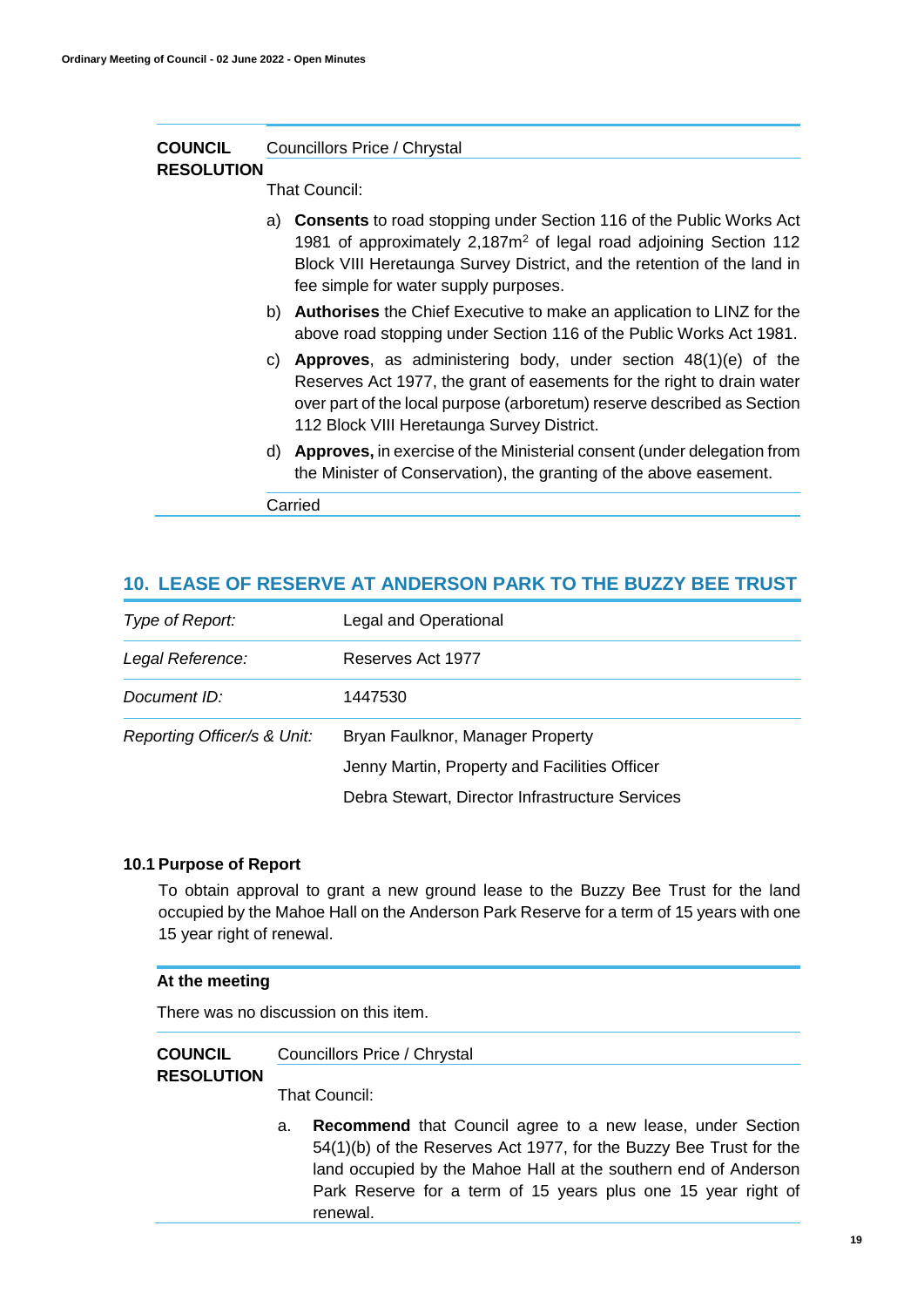b. **Note** that Council is acting under delegated authority from the Minister of Conservation in granting this lease.

Carried

# **11. INITIATION OF PROCESS TO CHANGE RESERVE PURPOSE**

| Type of Report:             | Legal and Operational            |
|-----------------------------|----------------------------------|
| Legal Reference:            | Reserves Act 1977                |
| Document ID:                | 1455595                          |
| Reporting Officer/s & Unit: | Bryan Faulknor, Manager Property |

## **11.1 Purpose of Report**

To obtain Council's approval to initiate the process to change the purpose of part of the vested local purpose reserve at 274 Guppy Road,Taradale situated between the Expressway and Tareha Park. This process is required to provide an appropriate reserve purpose to accommodate a new drinking water bore field and associated equipment.

# **At the meeting**

There was no discussion on this item.

#### **COUNCIL**  Councillors Price / Chrystal

## **RESOLUTION**

That Council:

a) **Approves** the initiation of the process, pursuant to Section 24A of the Reserves Act 1977, to change the purpose of part of an existing reserve as shown as area A in Scheme plan titled Guppy Road Reclassification Drawing No. TK 364-02. The reserve is situated at 274 Guppy Road with the legal description being Section 2 Survey Office Plan 457705 (held in record of title 646173.

The change of purpose is from Local Purpose (sport and recreation buildings) reserve to Local Purpose (Water Supply) Reserve.

- b) **Authorises** the Chief Executive to publically notify the proposed change of purpose under Section 24A (2) of the Reserves Act 1977.
- c) **Notes** that the reasons for the change of purpose is to accommodate a new drinking water bore field, treatment plant and associated equipment and pipes. This is to ensure Council's priority for a clean, safe and sustainable drinking water supply for Napier.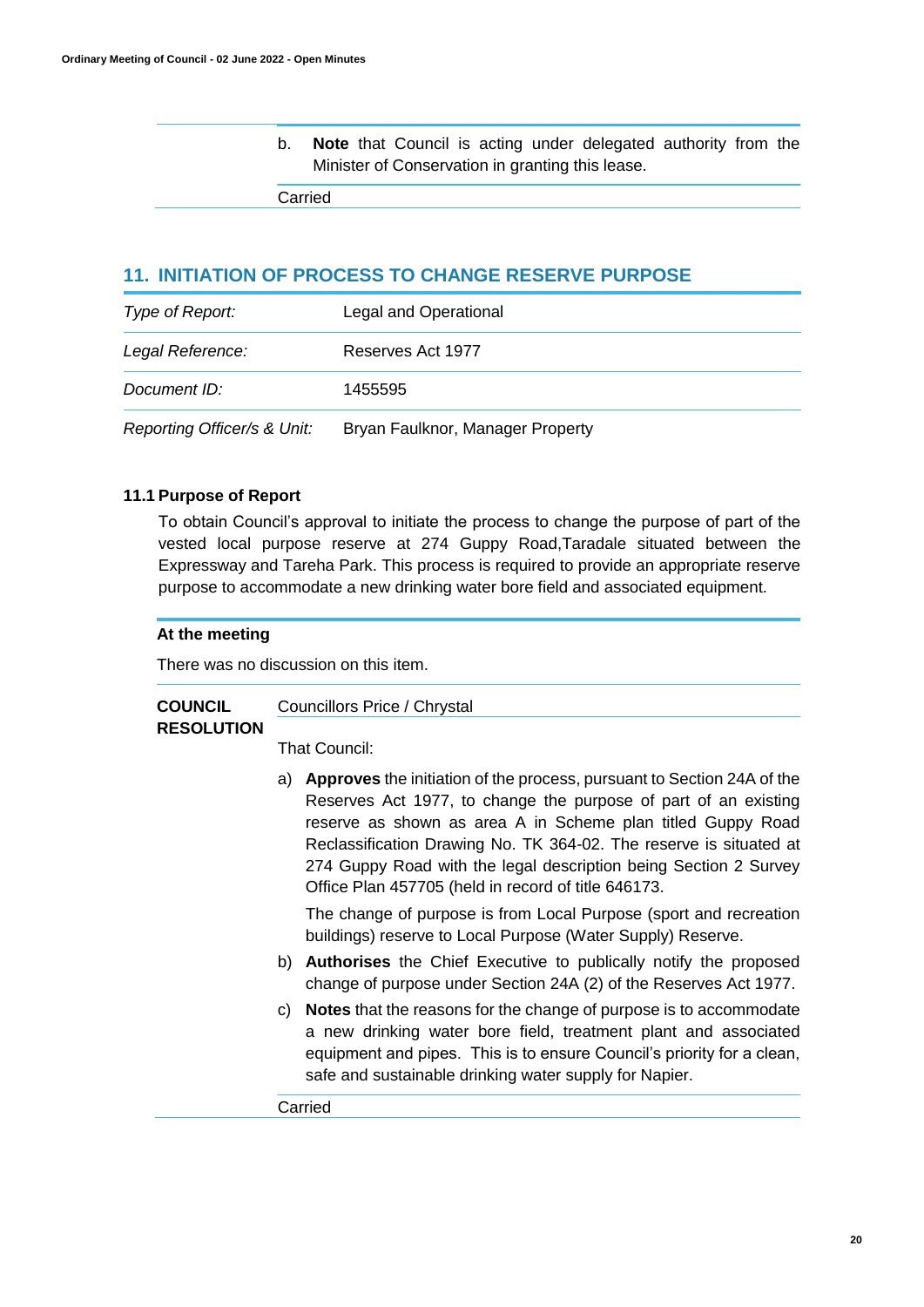# **REPORTS FROM FUTURE NAPIER COMMITTEE HELD 5 MAY 2022**

# **1. RESOURCE CONSENT ACTIVITY UPDATE**

| Type of Report:             | <b>Enter Significance of Report</b>               |
|-----------------------------|---------------------------------------------------|
| Legal Reference:            | Enter Legal Reference                             |
| Document ID:                | 1454220                                           |
| Reporting Officer/s & Unit: | Luke Johnson, Team Leader Planning and Compliance |

# **1.1 Purpose of Report**

This report provides an update on recent resource consenting activity. The report is provided for information purposes only, so that there is visibility of major projects and an opportunity for Elected Members to understand the process.

Applications are assessed by delegation through the Resource Management Act (RMA); it is not intended to have application outcome discussions as part of this paper.

This report only contains information which is lodged with Council and is publicly available.

### **At the meeting**

There was no discussion on this item.

#### **COUNCIL**  Councillors Browne / Chrystal

### **RESOLUTION**

That Council:

a. **Note** the resource consent activity update for period 21 October 2021 to 18 January 2022

Carried

# **2. PROPOSAL FROM ART DECO TRUST - WOMEN'S REST ROOMS MEMORIAL SQUARE**

| Type of Report:             | Legal and Operational                                                           |  |
|-----------------------------|---------------------------------------------------------------------------------|--|
| Legal Reference:            | Reserves Act 1977, Napier Borough Endowments Act 1876,<br>Napier District Plan. |  |
| Document ID:                | 1455858                                                                         |  |
| Reporting Officer/s & Unit: | Bryan Faulknor, Manager Property                                                |  |

## **2.1 Purpose of Report**

To consider the Art Deco Trust's proposal to partner with Council to strengthen, restore and lease the Memorial Square Community Rooms (Women's Rest).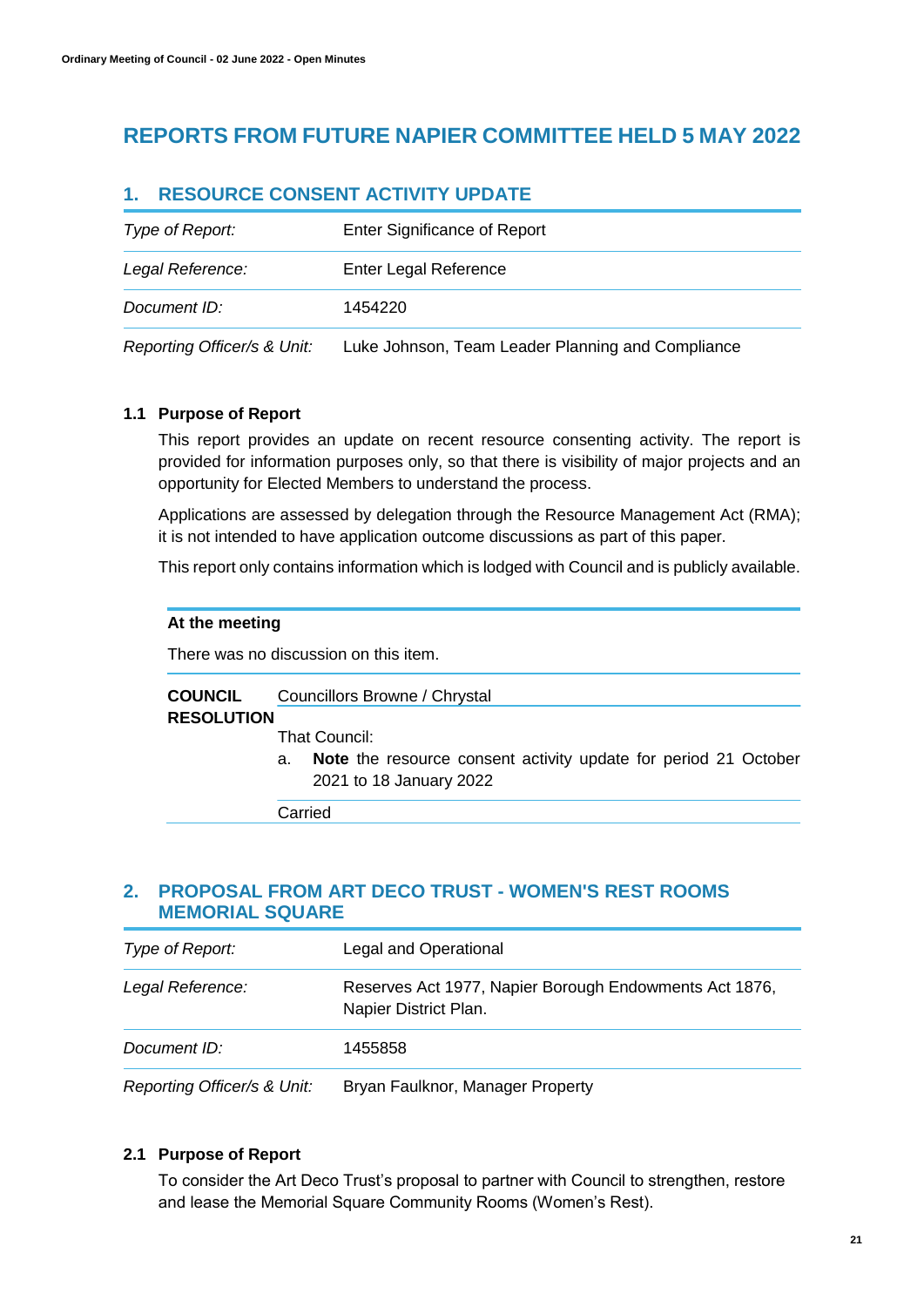There was no discussion on this item.

#### **COUNCIL**  Councillors Browne / Chrystal

# **RESOLUTION**

That Council:

- a. **Resolve** to agree in principle to partner with the Art Deco Trust to restore, strengthen, refurbish and lease to the Trust the Memorial Square Community Rooms (Women's Rest).
- b. **Resolve** to enter into a Memorandum of Understanding, which will set out the terms and requirements of how the parties will work collaboratively and in good faith towards the above initiative and negotiate lease terms acceptable to both parties.
- c. **Resolve** that a draft Memorandum of Understanding be brought back to Council for final approval on 2 June 2022.

Carried

# **REPORTS UNDER DELEGATED AUTHORITY**

# **1. TENDERS LET**

| Type of Report:             | Information                                                |
|-----------------------------|------------------------------------------------------------|
| Legal Reference:            | Enter Legal Reference                                      |
| Document ID:                | 1422913                                                    |
| Reporting Officer/s & Unit: | Debbie Beamish, Executive Assistant to the Chief Executive |

## **1.1 Purpose of Report**

To report the Tenders let under delegated authority for the period 4 April – 13 May 2022.

## **At the meeting**

<Enter text or delete row if not required>

**COUNCIL**  Councillor Taylor / Dep. Mayor Brosnan

## **RESOLUTION**

That Council:

a. **Receive** the Tenders Let for the period 4 April – 13 May 2022.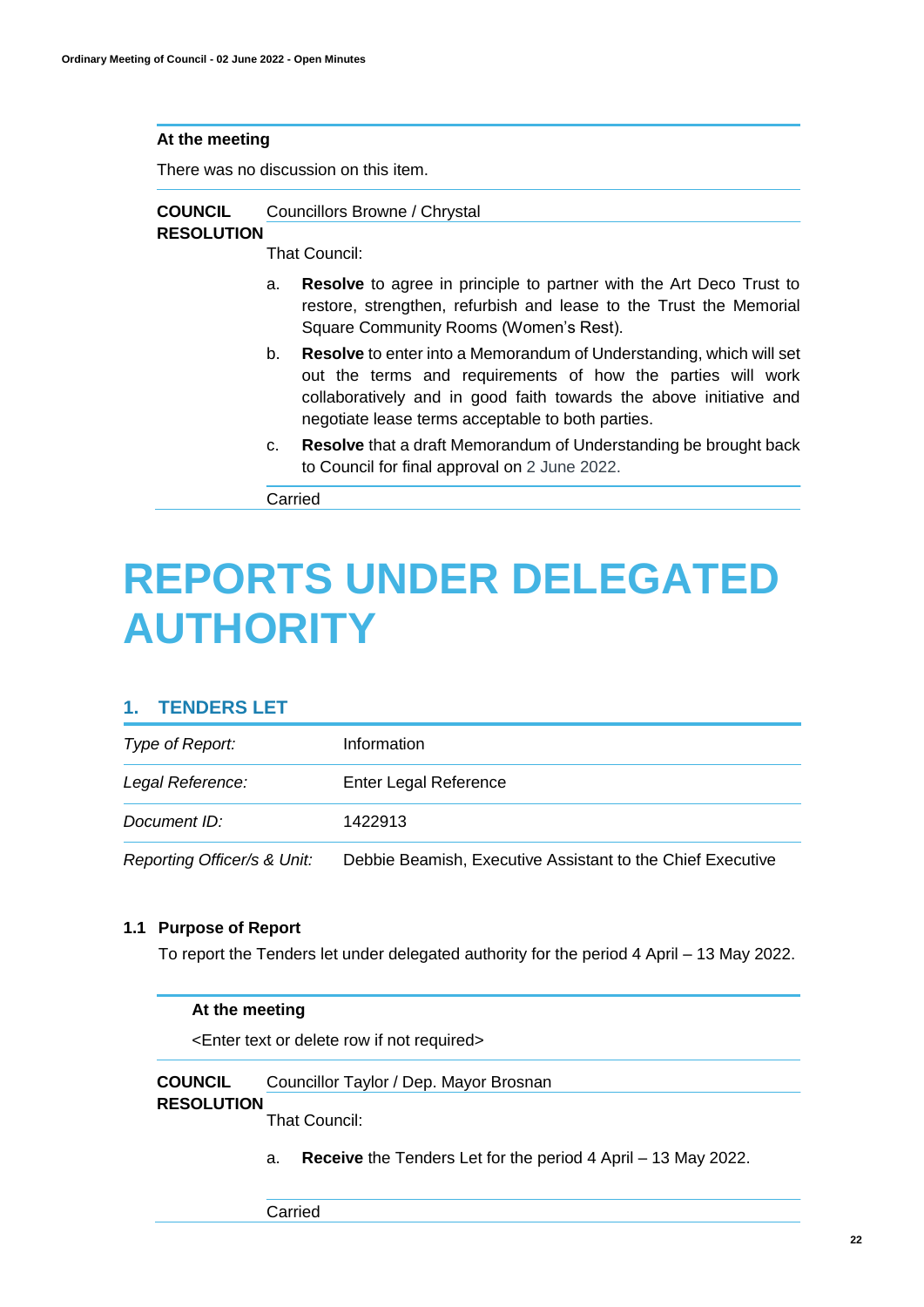# **PUBLIC EXCLUDED ITEMS**

| <b>COUNCIL</b><br><b>RESOLUTION</b> | Councillors Mawson / Tapine                                                                 |
|-------------------------------------|---------------------------------------------------------------------------------------------|
|                                     | That the public be excluded from the following parts of the proceedings of<br>this meeting. |
|                                     | Carried                                                                                     |

# **Reports from Sustainable Napier Committee held 24 March 2022**

- 1. Surplus land sale
- 2. Lease of Subsoil of Road

# **Reports from Napier People and Places Committee held 28 April 2022**

1. Creative Communities Funding March 2022

# **Reports from Sustainable Napier Committee held 5 May 2022**

1. Land purchase

The general subject of each matter to be considered while the public was excluded, the reasons for passing this resolution in relation to each matter, and the specific grounds under Section 48(1) of the Local Government Official Information and Meetings Act 1987 for the passing of this resolution were as follows:

| General subject of each<br>matter to be considered.                 | Reason for passing this<br>resolution in relation to<br>each matter.                                                                                                                                                                  | Ground(s) under section<br>48(1) to the passing of this<br>resolution.                                                                                                                                                                    |
|---------------------------------------------------------------------|---------------------------------------------------------------------------------------------------------------------------------------------------------------------------------------------------------------------------------------|-------------------------------------------------------------------------------------------------------------------------------------------------------------------------------------------------------------------------------------------|
|                                                                     | That the public conduct of<br>the whole or the relevant part<br>of the proceedings of the<br>meeting would be likely to<br>result in the disclosure of<br>information where the<br>withholding of the information<br>is necessary to: | $48(1)(a)$ That the public<br>conduct of the whole or the<br>relevant part of the<br>proceedings of the meeting<br>would be likely to result in the<br>disclosure of information for<br>which good reason for<br>withholding would exist: |
| <b>Reports from Sustainable Napier Committee held 24 March 2022</b> |                                                                                                                                                                                                                                       |                                                                                                                                                                                                                                           |
| 1. Surplus land sale                                                | 7(2)(i) Enable the local<br>authority to carry on, without<br>prejudice or disadvantage,<br>negotiations (including<br>commercial and industrial<br>negotiations)                                                                     | 48(1)A That the public<br>conduct of the whole or the<br>relevant part of the<br>proceedings of the meeting<br>would be likely to result in the<br>disclosure of information for<br>which good reason for<br>withholding would exist:     |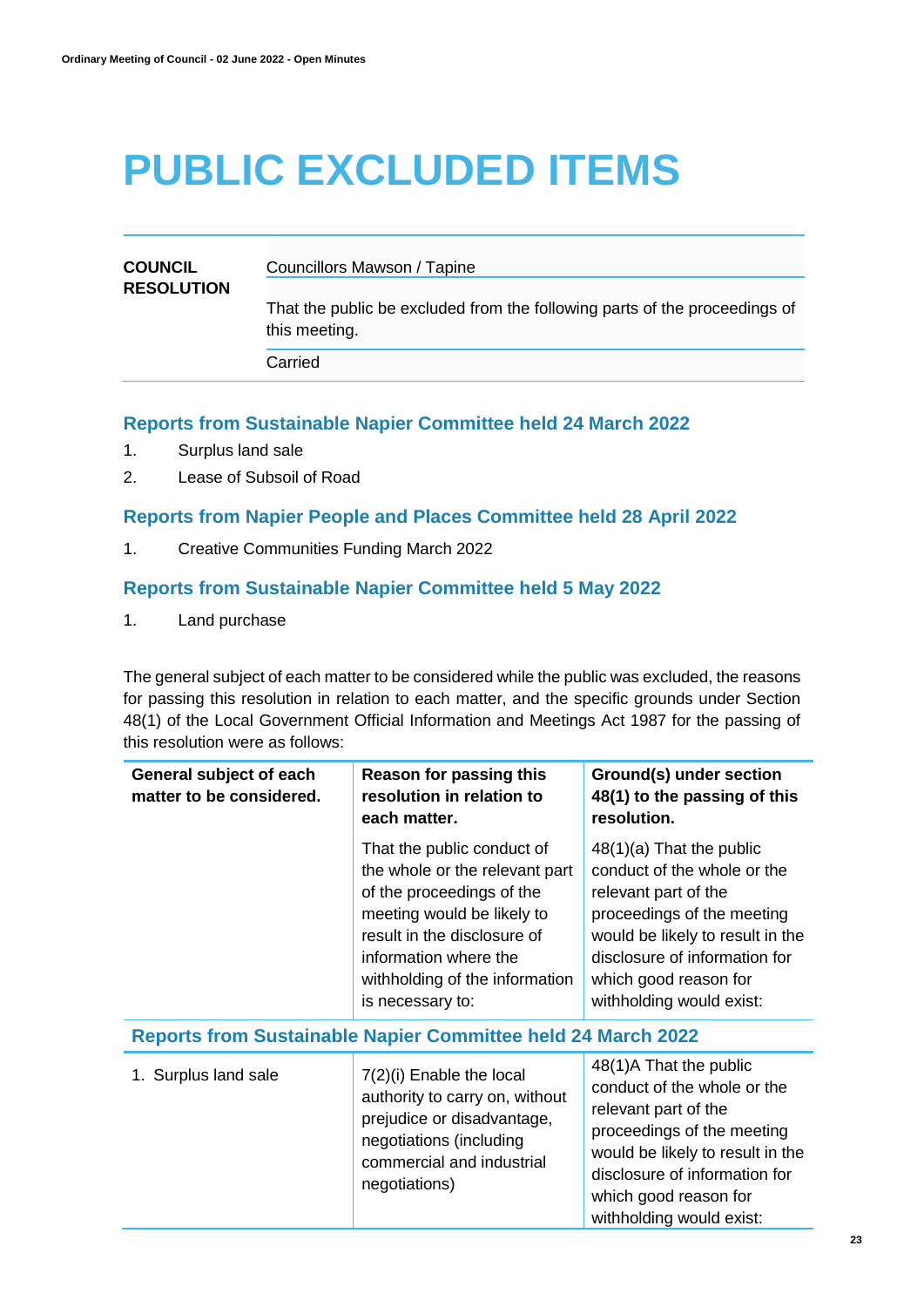|                                                                  |                                                                                                                                                                                                                                                                                                                                                                                                                                                                        | (i) Where the local authority<br>is named or specified in<br>Schedule 1 of this Act, under<br>Section 6 or 7 (except<br>$7(2)(f)(i))$ of the Local<br><b>Government Official</b><br>Information and Meetings Act<br>1987.                                                                                                                                                                                                                                          |  |
|------------------------------------------------------------------|------------------------------------------------------------------------------------------------------------------------------------------------------------------------------------------------------------------------------------------------------------------------------------------------------------------------------------------------------------------------------------------------------------------------------------------------------------------------|--------------------------------------------------------------------------------------------------------------------------------------------------------------------------------------------------------------------------------------------------------------------------------------------------------------------------------------------------------------------------------------------------------------------------------------------------------------------|--|
| 2. Lease of Subsoil of Road                                      | 7(2)(i) Enable the local<br>authority to carry on, without<br>prejudice or disadvantage,<br>negotiations (including<br>commercial and industrial<br>negotiations)                                                                                                                                                                                                                                                                                                      | 48(1)A That the public<br>conduct of the whole or the<br>relevant part of the<br>proceedings of the meeting<br>would be likely to result in the<br>disclosure of information for<br>which good reason for<br>withholding would exist:<br>(i) Where the local authority<br>is named or specified in<br>Schedule 1 of this Act, under<br>Section 6 or 7 (except<br>$7(2)(f)(i))$ of the Local<br><b>Government Official</b><br>Information and Meetings Act<br>1987. |  |
|                                                                  | <b>Reports from Napier People and Places Committee held 28 April 2022</b>                                                                                                                                                                                                                                                                                                                                                                                              |                                                                                                                                                                                                                                                                                                                                                                                                                                                                    |  |
| 1. Creative Communites<br>Funding March 2022                     | 7(2)(c)(i) Protect information<br>which is subject to an<br>obligation of confidence or<br>which any person has been<br>or could be compelled to<br>provide under the authority of<br>any enactment, where the<br>making available of the<br>information would be likely to<br>prejudice the supply of<br>similar information or<br>information from the same<br>source and it is in the public<br>interest that such information<br>should continue to be<br>supplied | 48(1)A That the public<br>conduct of the whole or the<br>relevant part of the<br>proceedings of the meeting<br>would be likely to result in the<br>disclosure of information for<br>which good reason for<br>withholding would exist:<br>(i) Where the local authority<br>is named or specified in<br>Schedule 1 of this Act, under<br>Section 6 or 7 (except<br>$7(2)(f)(i))$ of the Local<br><b>Government Official</b><br>Information and Meetings Act<br>1987. |  |
| <b>Reports from Sustainable Napier Committee held 5 May 2022</b> |                                                                                                                                                                                                                                                                                                                                                                                                                                                                        |                                                                                                                                                                                                                                                                                                                                                                                                                                                                    |  |
| 1. Land purchase                                                 | 7(2)(i) Enable the local<br>authority to carry on, without<br>prejudice or disadvantage,<br>negotiations (including                                                                                                                                                                                                                                                                                                                                                    | 48(1)A That the public<br>conduct of the whole or the<br>relevant part of the<br>proceedings of the meeting                                                                                                                                                                                                                                                                                                                                                        |  |

would be likely to result in the disclosure of information for